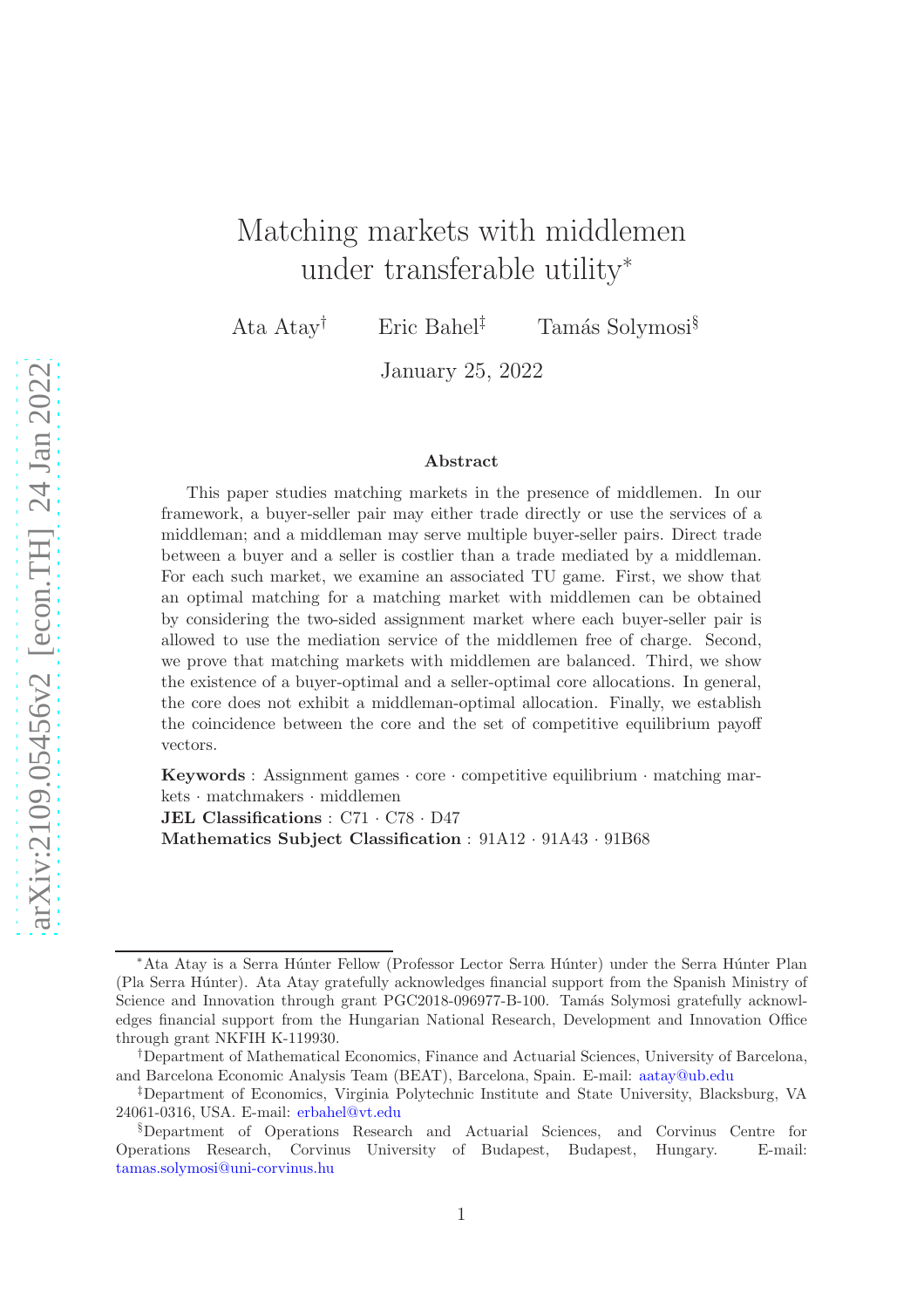# 1 Introduction

Consider a commodity whose market exhibits three types of agents: buyers, sellers, and middlemen. Each seller owns one indivisible unit; and each buyer seeks to purchase one unit (from any of the sellers) in exchange for money. Units may not be homogeneous, i.e., a buyer may have different valuations for the respective units owned by two distinct sellers. We assume that utility is transferable between all agents; and this allows the use of cooperative games with transferable utility (or TU games, for short). A given buyer and a given seller may trade directly, or they may use the services of a middleman. For example, in the real estate market, a seller may or may not use a realtor facilitating the sale of her house. In financial markets, brokers provide their service to investors (in exchange for a fee); and each investor may or may not hire a broker. As is common in these applications, we assume that a middleman may serve multiple buyer-seller pairs.

Markets with middlemen have been studied in different contexts (search and matching models, general equilibrium model, etc.). [Rubinstein and Wolinsky](#page-20-0) [\(1987\)](#page-20-0) was the first work to study the activity of middlemen in search markets. In Yavaş  $(1994)$  agents can search for matches on their own, or they can resort to a middleman who mediates between agents of opposite sides to facilitate their pairing. [Fingleton](#page-20-1) [\(1997](#page-20-1)) investigates competition between middlemen when direct trade between buyers and sellers is available. He showed that direct trade has a negative effect on the market power of middlemen. [Bloch and Ryder](#page-19-0) [\(2000\)](#page-19-0) consider a market with search frictions and a monopolistic middleman where buyers and sellers bargain over the surplus. [Johri and Leach](#page-20-2) [\(2002](#page-20-2)) study a model in which sellers and buyers have heterogeneous tastes. They showed that middlemen are better off if they have a multi-unit inventory of differentiated products.

In their seminal paper, [Shapley and Shubik](#page-20-3) [\(1971](#page-20-3)) used a TU game to model a twosided housing market where there are  $m$  buyers and  $n$  sellers. In their setting, each buyer is interested in buying at most one house and each seller has one house for sale. Each buyer has n valuations (one for each house) each seller has a reservation value for her house. The valuation matrix represents the joint surplus generated by each pair formed by a buyer and a seller. For this market situation the associated TU game, the so-called *assignment game*, is defined. They studied a solution concept, the *core*, which is the set of allocations that cannot be improved upon by any coalition. They showed that the core of an assignment game is always non-empty and has a lattice structure. Moreover, [Demange](#page-20-4) [\(1982\)](#page-20-4) and [Leonard](#page-20-5) [\(1983\)](#page-20-5) proved that there exists a core allocation at which each buyer attains his/her marginal contribution to the grand coalition (the buyer-optimal core allocation) and there exists a core allocation at which each seller attains his/her marginal contribution to the grand coalition (the seller-optimal core allocation).

Multi-sided matching markets may in general have an empty core under transferable utility [\(Kaneko and Wooders,](#page-20-6) [1982\)](#page-20-6). Thus, the remarkable results obtained for twosided markets cannot be generalized to all multi-sided markets. Several authors have examined conditions (on the structure of the market) allowing to show the non-emptiness of the core. [Sherstyuk](#page-20-7) [\(1999](#page-20-7)) introduced a subclass of multi-sided matching markets where valuations are obtained from a supermodular function. She proved that any game in this subclass has a non-empty core. Some other authors have shown that matching markets exhibiting some additivity property have a non-empty core (see for instance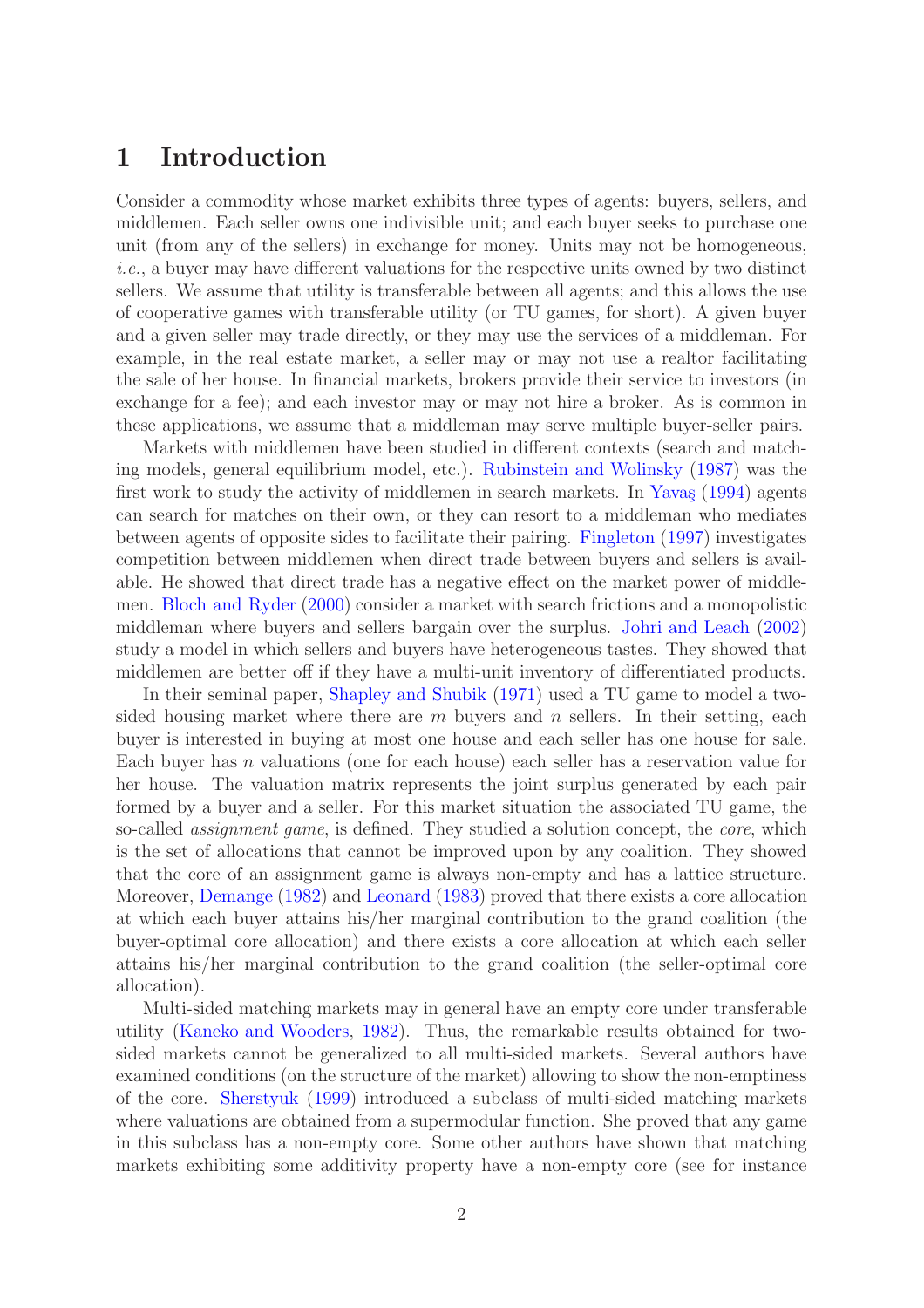### [Quint](#page-20-8), [1991;](#page-20-8) [Tejada](#page-21-1), [2013;](#page-21-1) [Atay et al.,](#page-19-1) [2016](#page-19-1)).

Among different multi-sided matching market models, there is a growing literature on matching markets with middlemen. [Stuart](#page-21-2) [\(1997\)](#page-21-2) introduces a three-sided matching game with middlemen, the so-called supplier-firm-buyer game. In this model, a buyer and a seller (supplier) can trade only through a middleman (firm). Hence, unlike our model, a mixed-pair of buyer-seller cannot generate any surplus without a middleman. The author showed that the class of supplier-firm-buyer game is balanced.

[Oishi and Sakaue](#page-20-9) [\(2014\)](#page-20-9) consider a model of three-sided matching markets in which middlemen can mediate at most one trade between a buyer and seller. Buyers and sellers are allowed to trade directly as well as trade through a middleman. Unlike our model, middlemen incur a matching cost and moreover, the associated TU game only considers the matching situations with triplets of buyer-middleman-seller. Moreover, the present paper also relaxes the condition on middlemen by allowing each of them to serve multiple buyer-seller pairs.

In a recent paper, [El Obadi and Miquel](#page-20-10) [\(2019](#page-20-10)) study a hybrid model of two-sided and multi-sided matching markets. They consider a two-sided model with buyers and sellers that are not disjoint. There exists a so-called central player who can act both as a buyer and as a seller. In their model, the central player has to be present for a trade between a buyer-seller pair. Otherwise, a trade cannot be realized. Hence, the central player has veto power and, as explained by the authors, their model thus induces a veto game [\(Bahel,](#page-19-2) [2016](#page-19-2)).

The present work takes a game-theoretical approach to matching markets with middlemen. We consider a class of three-sided matching market in which buyers and sellers can trade directly or indirectly through middlemen. Each seller owns an object to sell and each buyer wants to acquire at most one object. A trade between a mixed-pair of a buyer and a seller can be mediated by at most one middleman, meanwhile any given middleman can mediate trades between multiple buyer-seller pairs. Utility is transferable and quasi-linear in money. We assume that a direct trade between a buyer-seller pair is more costly (and therefore generates a lower surplus) than when a middleman is involved (thanks to her knowledge of the market, the middleman allows the buyer and the seller to lower their search costs and travel costs). Given a buyer-seller pair, the surplus generated by their exchange varies depending on the middleman serving them. As mentioned before, every buyer (seller) can trade with at most one seller (buyer), whereas any given middleman may serve multiple buyer-seller pairs (note that any such pair is served by at most one middleman).

In order to study the core and its structure, we propose a simple procedure allowing to compute the worth of the grand coalition in any matching market with middlemen. Precisely, we construct an associated two-sided assignment market where the valuation of every buyer-seller pair is obtained by taking the maximum surplus that they can achieve either by a direct trade between themselves or by an indirect trade brokered by any of the middlemen in the market. In a similar fashion, Miquel and Núñez  $(2011)$  $(2011)$  introduce the maximum assignment game for a given collection of assignment games where any given coalition attains the maximum possible value among the given collection of games. However, in their case, the two authors observed that the maximum assignment game need not be an assignment game, and it may not even be superadditive.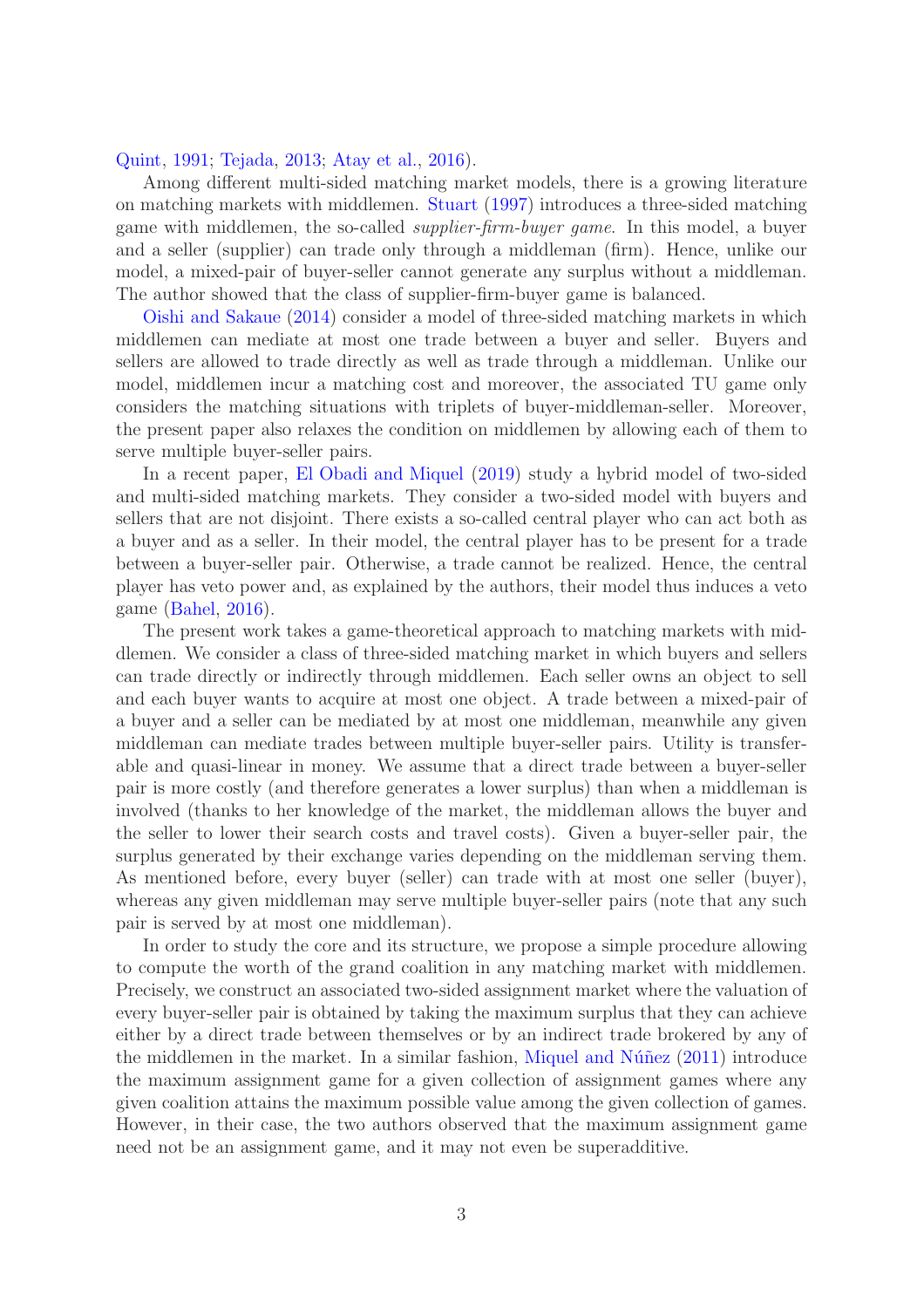Our main results are described as follows. First, we show that an optimal matching for a matching market with middlemen can always be constructed from an optimal matching of the associated two-sided market, and vice versa. Moreover, the maximum total surplus in the two markets are equal (Proposition [1\)](#page-8-0). Second, we prove that the core of a market with middlemen is always non-empty by showing that the set of payoff vectors composed of a core allocation for the two-sided assignment market and zero payoffs to all middlemen is precisely the subset of the core of the market with middlemen where all middlemen payoffs are zero (Theorem [2\)](#page-9-0). Furthermore, we prove that there exists a buyer-optimal allocation, that is, a core allocation that each and every buyer (weakly) prefers to all other core allocations. Likewise, there exists a selleroptimal core allocation (Theorem [3\)](#page-10-0). Moreover, as in the standard two-sided model, our results guarantee that, at the buyer-optimal (seller-optimal) core allocations, each buyer (seller) achieves her marginal contribution to the grand coalition. Interestingly, we provide an example showing that, in general, there exists no middleman-optimal core allocation (Example [3\)](#page-11-0): all middlemen do not necessarily achieve their maximum core payoffs simultaneously. Finally, we characterize the core in terms of competitive equilibrium payoffs (Theorem [4\)](#page-16-0).

The paper is organized as follows. In Section [2](#page-3-0) some preliminaries are given. Section [3](#page-4-0) introduces the model and explores the structure of its outcomes, the matchings. In Section [4](#page-7-0) we prove the non-emptiness of the core and prove that there exists a sideoptimal core allocation for the buyer side and also for the seller side in the market. In contrast, by means of an example we demonstrate that there need not exist a middlemanoptimal core allocation. In Section [5](#page-12-0) we establish the coincidence between the core and the set of competitive equilibrium payoff vectors. Section [6](#page-18-0) concludes.

# <span id="page-3-0"></span>2 Preliminaries

A cooperative game with transferable utility (or TU game) is a pair  $(N, v)$  where N is a non-empty, finite set of players (or agents) and  $v: 2^N \to \mathbb{R}$  is a coalitional function satisfying  $v(\emptyset) = 0$ . The number  $v(S)$  is the worth of the coalition  $S \subseteq N$ . Whenever no confusion may arise as to the set of players, we will identify a TU game  $(N, v)$  with its coalitional function v.

Given a game v, a payoff allocation (or allocation) is a tuple  $x \in \mathbb{R}^N$  representing the players' respective allotments. The total payoff of a coalition  $S \subseteq N$  is denoted by  $x(S) = \sum_{t \in S} x_t$  if  $S \neq \emptyset$  and  $x(\emptyset) = 0$ .

In a game v, an allocation x is called *efficient* if  $x(N) = v(N)$ , *individually rational* if  $x_t = x({t}) \ge v({t})$  for all  $t \in N$ , and *coalitionally rational* if  $x(S) \ge v(S)$  for all  $S \subseteq N$ . The core of v, denoted by  $Core(v)$ , is the set of coalitionally rational and efficient payoff allocations. A game is called balanced if it has a non-empty core, and totally balanced if all the subgames, i.e. the game restricted to the non-empty coalitions, are balanced. A totally balanced game  $v$  is balanced and also superadditive, i.e.  $v(S \cup T) \ge v(S) + v(T)$  for any coalitions  $S, T \subseteq N$  such that  $S \cap T = \emptyset$ .

We call marginal contribution of a player  $t \in N$  in the game v the quantity  $mc_t(v)$  $v(N) - v(N \setminus \{t\})$ . It is well known that the marginal contribution is an upper bound of the payoffs attainable in the core for a player, i.e.  $x_t \leq mc_t(v)$  for all  $x \in Core(v)$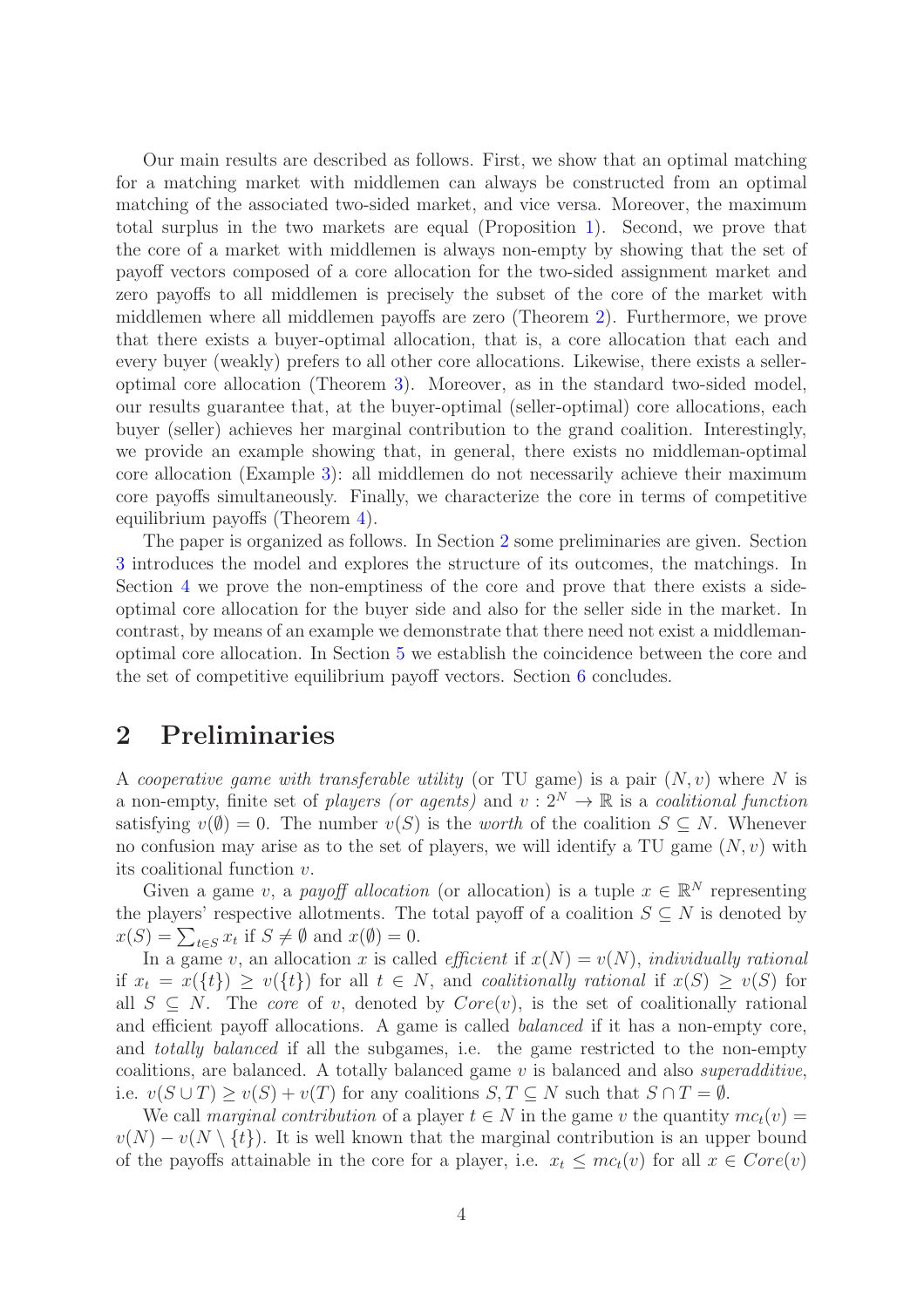<span id="page-4-0"></span>and  $t \in N$ , but this bound is not necessarily sharp.

### 3 Matching markets with middlemen

We consider a three-sided market where there are three disjoint sets of agents: the set of buyers  $B = \{b_1, b_2, \ldots, b_I\}$ , the set of middlemen  $M = \{m_1, m_2, \ldots, m_J\}$ , and the set of sellers  $S = \{s_1, s_2, \ldots, s_K\}$ . Note that the cardinalities I, J, K of these respective sets may differ. We call B (or S) the *short side of the market* if it holds that  $I \leq K$  (or  $|S| \leq |B|$ ). Let  $N = B \cup M \cup S$  be the set containing all agents. In this market, each buyer-seller pair  $(i, k) \in B \times S$  can trade directly with each other, or indirectly through some middleman  $j \in M$  which results in a trade involving the triple  $(i, j, k) \in B \times M \times S$ .

Each seller owns one unit of good and each buyer seeks to buy at most one unit of good. Although a trade between each buyer-seller pair can be mediated by at most one middleman, any given middleman can mediate trades between multiple buyer-seller pairs. That is to say, each  $j \in M$  can potentially serve the entire market by brokering as many trades as the cardinality of the short side of the market.

A market with middlemen can thus be described by specifying two non-negative matrices: (a) a two-dimensional matrix  $A = (a_{ik})_{\substack{i \in B \\ k \in S}}$  giving the joint monetary surplus generated by every mixed pair  $(i, k) \in B \times S$  if they trade directly, and (b) a three-dimensional non-negative matrix  $\hat{A} = (\hat{a}_{ijk})_{\substack{i \in B \\ j \in M}}$  representing the joint surplus

generated by a trade between buyer i and seller k that is mediated by middleman j. It will often be convenient to represent the three-dimensional surplus matrix  $\hat{A}$  as an array of its two-dimensional layer submatrices indexed by the middlemen. Formally,  $\hat{A} = [A^{(j)} \in \mathbb{R}^{B \times S} : j \in M]$  with elements  $a_{ik}^{(j)} = \hat{a}_{ijk}$  for all  $(i, j, k) \in B \times M \times S$ . For sake of unified notation, we denote the two-dimensional surplus matrix A as  $A^{(0)}$  with elements  $a_{ik}^{(0)} = a_{ik}$  for all  $(i, k) \in B \times S$ .

We will assume that

<span id="page-4-1"></span>
$$
a_{ik}^{(j)} = \hat{a}_{ijk} \ge a_{ik} = a_{ik}^{(0)}, \ \forall (i, j, k) \in B \times M \times S,
$$
 (1)

that is to say, a direct trade between a buyer-seller pair entails higher search costs than when a middleman is involved. Hence, the total surplus of a trade with a middleman is greater than or equal to that of a trade without a middleman.

A market with middlemen is fully described by a tuple of the type  $\gamma = (B, M, S, A, A)$ . Since the sets  $B, M, S$  are given and fixed, we will often describe such a market with middlemen by simply specifying a pair of matrices  $(A, A)$  satisfying  $(1)$ .

Call basic coalition any subset of N that is either a singleton  $\{i\}$ , or a pair  $\{i, k\}$  such that  $i \in B$  and  $k \in S$ , or a triple  $\{i, j, k\}$  such that  $i \in B$ ,  $j \in M$  and  $k \in S$ . Moreover, let  $\mathcal{B}^N = \{\{i, j, k\} \mid i \in B, j \in M, k \in S\} \cup \{\{i, k\} \mid i \in B, k \in S\} \cup \{\{i\} \mid i \in N\}$  be the collection of all basic coalitions. Furthermore, for all  $T \subseteq N$ , denote by  $\mathcal{B}^T$  the set of basic coalitions that have all their agents in T, that is,  $\mathcal{B}^T = \{ E \in \mathcal{B}^N \mid E \subseteq T \}.$ Denote by  $B_T$ ,  $M_T$ , and  $S_T$  the set of buyers, middlemen, and sellers in coalition T, respectively.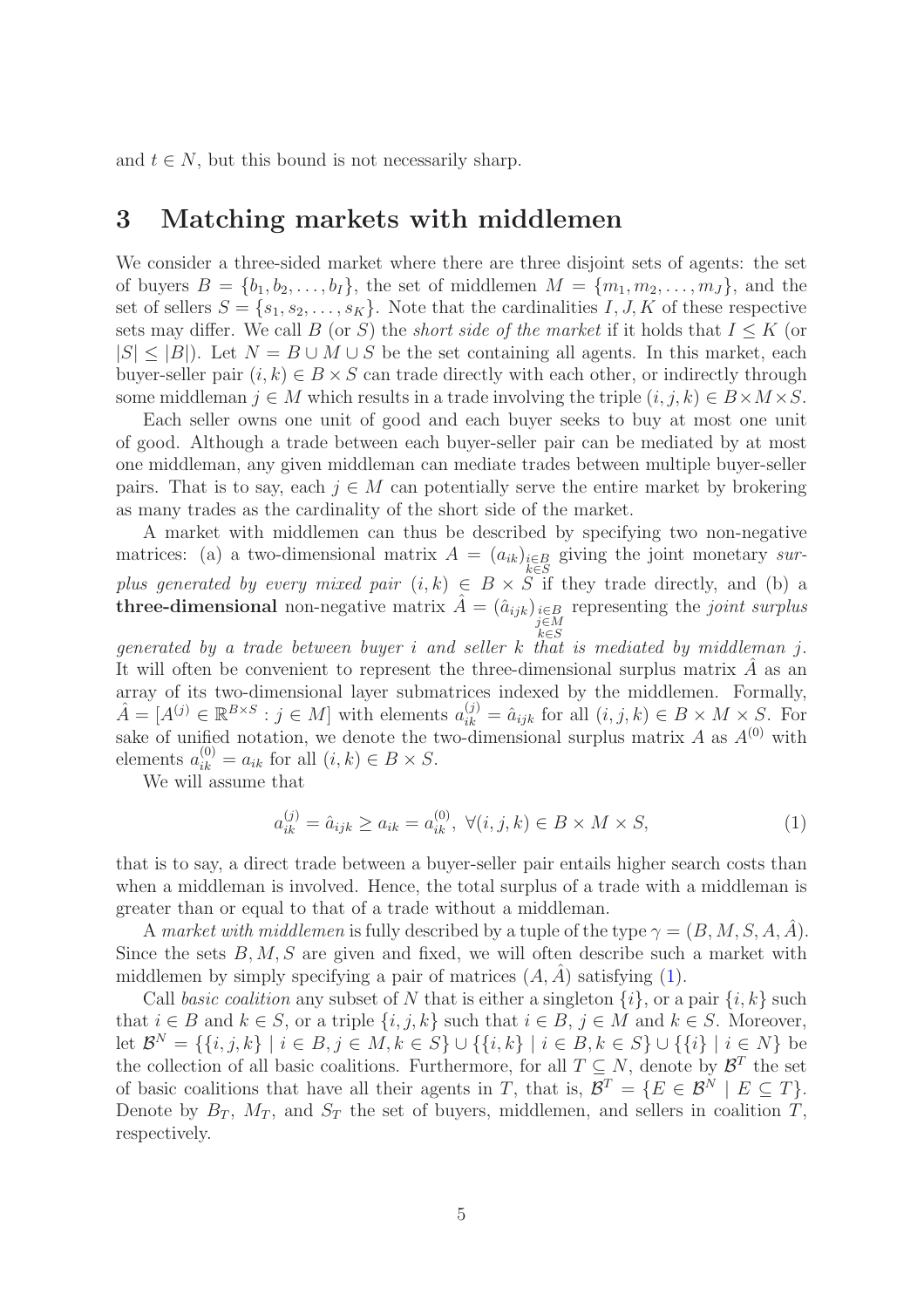<span id="page-5-0"></span>**Definition 1.** Given any  $T \in 2^N$ , a collection of basic coalitions  $\mu$  will be called a Tmatching if it satisfies (i)  $\mu \subseteq \mathcal{B}^T$ ; (ii)  $B_T \cup S_T \subseteq \bigcup$  $E\in\mu$ E; (iii) for any  $t \in B_T \cup S_T$  and any distinct  $E, F \in \mu$ ,  $t \notin E \cap F$ ; (iv) for all  $j \in M_T$ ,  $[\{j\} \in \mu] \Rightarrow [j \notin E, \forall E \in \mu \setminus \{j\}]$ .

Remark that conditions (i)-(iii) in Definition [1](#page-5-0) say that a buyer (seller) must belong to exactly one basic coalition in the collection  $\mu$ . It is possible for a middleman to belong to multiple basic triples of  $\mu$  (since she may mediate multiple trades). However, as stated in (iv), a middleman appearing in a singleton of  $\mu$  should not belong to any other element of  $\mu$ . With a slight abuse of notation, we write  $k = \mu(i)$  and  $i = \mu(k)$  for all  $(i, k) \in B \times S$  such that  $\{i, k\} \in \mu$  or  $\{i, j, k\} \in \mu$  for some  $j \in M$ . We also write  $\mu(t) = t$  for all  $t \in N$  such that  $\{t\} \in \mu$ . Let  $\mathcal{A}(T)$  denote the set of T-matchings.

Observe that a T-matching  $\mu$  induces disjoint groups of buyer-seller pairs that trade via the same middleman. With a slight abuse of notation, we shorthand the subsets containing only one agent from each side of the market as an array in which the ordered specifies the type of the agents:  $(i, k)$  means  $\{i, k\}$  with  $i \in B$  and  $k \in S$ ; similarly,  $(i, j, k)$  means  $\{i, j, k\}$  with  $i \in B, j \in M$ , and  $k \in S$ . We call the buyers in the set  $B_j^{\mu} = \{i \in B_T : (i, j, k) \in \mu \text{ for some } k \in S_T\}$  and the sellers in the set  $S_j^{\mu} = \{k \in S_T : (i, j, k) \in \mu \text{ for some } k \in S_T\}$  $(i, j, k) \in \mu$  for some  $i \in B_T$  the partners of middleman  $j \in M_T$  in T-matching  $\mu$ . Let  $M_{+}^{\mu}$  denote the set of those middlemen in T who are involved in some trading triplet under  $\mu$ . Denote by  $B_0^{\mu}$  $\int_0^\mu$   $(S_0^\mu)$  $\binom{\mu}{0}$  the set of those buyers (sellers) in coalition T, who are not partners of any middleman but are involved in some direct trade under  $\mu$ , as if they were partners of a fictitious middleman denoted by 0. Finally, denote the set of buyers, middlemen, and sellers in T who are singletons in  $\mu$  by  $B_s^{\mu}$ ,  $M_s^{\mu}$ , and  $S_s^{\mu}$  respectively.

Obviously,  $M_s^{\mu}$  together with the singletons  $\{j\}$   $(j \in M_{+}^{\mu} = M_T \setminus M_s^{\mu})$  form a partition of  $M_T$ ,  $B_s^{\mu}$  together with the partner sets  $B_j^{\mu}$  $j^{\mu}$   $(j \in M^{\mu}_{+} \cup \{0\})$  form a partition of  $B_T$ , and  $S_s^{\mu}$  together with the partner sets  $S_j^{\mu}$  $j^{\mu}$   $(j \in M^{\mu}_{+} \cup \{0\})$  form a partition of  $S_T$ . Moreover, the union of these three partitions form a partition of coalition  $T$ , called the  $\mu$ -induced partition of T. Notice that  $\mu$  induces a (complete) matching, denoted by  $\mu^{(j)}$ , between the partner sets  $B_i^{\mu}$  $_j^{\mu}$  and  $S_j^{\mu}$  $j^{\mu}$  of each (real or fictitious) middleman  $j \in M^{\mu}_{+} \cup \{0\}.$ Consequently,  $|B_i^{\mu}|$  $|j^{\mu}| = |S^{\mu}_{j}|$  $j^{\mu}$  for any  $j \in M^{\mu}_{+} \cup \{0\}.$ 

Note that a market  $\gamma = (A, \hat{A})$  induces a TU game  $v_{\gamma}$  where the worth of every coalition  $T$  is given by

<span id="page-5-1"></span>
$$
v_{\gamma}(T) = \max_{\mu \in \mathcal{A}(T)} \left[ \sum_{(i,k) \in \mu} a_{ik} + \sum_{(i,j,k) \in \mu} \hat{a}_{ijk} = \sum_{j \in M_{+}^{\mu} \cup \{0\}} \sum_{(i,k) \in \mu^{(j)}} a_{ik}^{(j)} \right]
$$
(2)

Note from  $(2)$  that all coalitions T consisting of players of the same side (including singleton coalitions) are worthless, that is,  $v_\gamma(T) = 0$ .

A matching  $\mu \in \mathcal{A}(T)$  will be called T-optimal in the market  $\gamma$  if  $v_{\gamma}(T) = \sum a_{ik} +$  $(i, k)∈\mu$  $\sum$  $(i,j,k) \in \mu$  $\hat{a}_{ijk}$ , that is, if  $\mu$  solves the problem stated in [\(2\)](#page-5-1). Since  $\mathcal{A}(T)$  is non-empty and

finite, remark that there always exists (at least) one T-optimal matching in  $\gamma$ . Given any  $T \in 2^N$ , we denote by  $\mathcal{A}_{\gamma}^*(T)$  the set of T-optimal matchings in the market  $\gamma$ . We call *optimal matching* any N-optimal matching in  $\gamma$ .

The following example illustrates the notions developed in this section.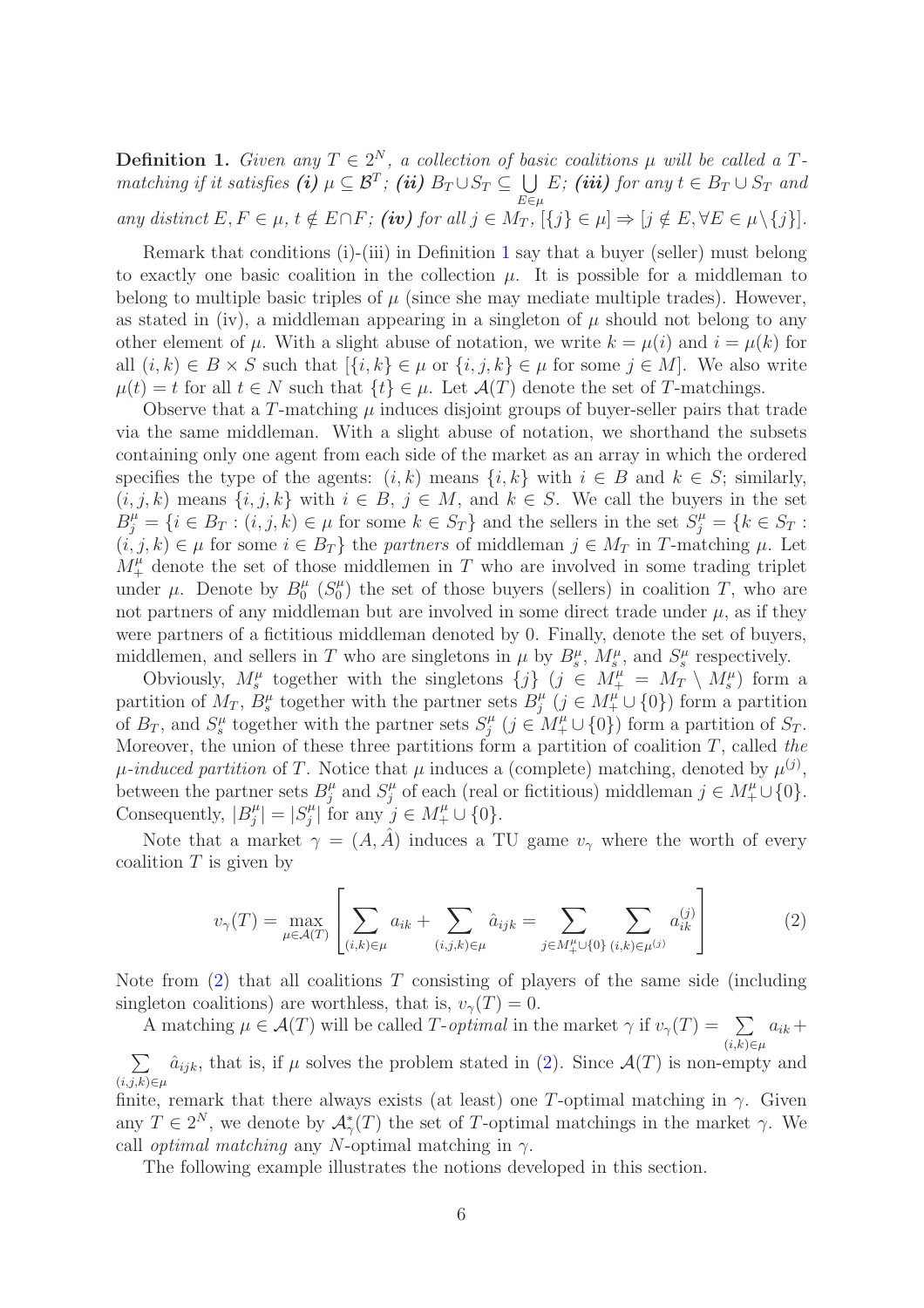<span id="page-6-0"></span>**Example 1.** Consider a market with middlemen  $\gamma = (B, M, S, A, \hat{A})$  where  $B =$  ${b_1, b_2}, M = {m_1, m_2}, and S = {s_1, s_2}$  are the set of buyers, the set of middlemen, and the set of sellers, respectively. The total surplus of those basic coalitions formed by a pair of buyer and seller is given by the following two-dimensional matrix  $A = (a_{ik})_{i \in B}$ : k∈S

$$
A = \begin{pmatrix} s_1 & s_2 \\ b_1 & 3 & 2 \\ b_2 & 1 & 5 \end{pmatrix}
$$

and joint surplus generated by triplets formed by a buyer, a middleman, and a seller is given by the following three-dimensional matrix  $\hat{A} = (\hat{a}_{ijk})_{\substack{i \in B \\ j \in M}}$ .

k∈S

$$
\hat{A} = \begin{array}{cc} & s_1 & s_2 \\ b_1 & \left( \begin{array}{cc} 4 & 3 \\ 3 & 5 \end{array} \right) & b_1 & \left( \begin{array}{cc} s_1 & s_2 \\ 6 & 2 \\ 2 & 6 \end{array} \right) \\ & m_1 \end{array}.
$$

Notice first that for a buyer-seller pair  $(i, k) \in B \times S$ , the total surplus of a trade with a middleman is at least as good as a direct trade. For instance, consider the buyer-seller pair  $(b_1, s_2) \in B \times S$ . They generate a total surplus of  $2 = a_{12}$  whereas they generate a strictly greater total surplus if the trade is mediated by middleman  $m_1$ :  $\hat{a}_{112} = 3 > 2 = a_{12}$ , and the same amount of total surplus is generated if middleman  $m_2$ mediates the trade between them:  $\hat{a}_{122} = 2 = a_{12}$ .

Next, consider the set of all agents  $N = B \cup M \cup S$  and two collections of basic coalitions  $\mu = \{\{b_1, m_2, s_1\}, \{b_2, m_2, s_2\}, \{m_1\}\}\$ and  $\mu' = \{\{b_1, m_1, s_1\}, \{b_2, m_2, s_2\}\}\.$  In the collection  $\mu$ , each buyer and seller belong to exactly one basic coalition whereas middleman  $m_2$  appears in two distinctive basic coalitions and middleman  $m_1$  appears as a singleton, and hence  $\mu$  is a N-matching. Under  $\mu$ ,  $B_{m_2}^{\mu} = \{b_1, b_2\}$  are the buyer partners of  $m_2$  and  $S^{\mu}_{m_2} = \{s_1, s_2\}$  are the seller partners of  $m_2$ , whereas  $m_1$  has no partners in  $\mu$ . Since all buyers and sellers are partners of middlemen, the induced partitions are  $B_s^{\mu} \cup B_{m_1}^{\mu} \cup B_{m_2}^{\mu} = \emptyset \cup \emptyset \cup \emptyset \cup B_N = B_N = B$  for the buyers,  $S_3^{\mu} \cup S_{0}^{\mu} \cup S_{m_1}^{\mu} \cup S_{m_2}^{\mu} = \emptyset \cup \emptyset \cup \emptyset \cup S_N = S_N = S$  for the sellers, and  $M_s^{\mu} \cup M_+^{\mu} =$  ${m_1} \cup {m_2} = M_N = M$  for the middlemen. In the collection  $\mu'$  all agents, even the middlemen, belong to exactly one basic coalition, hence  $\mu'$  is also a N-matching. It induces the partitions  $B_s^{\mu} \cup B_0^{\mu'} \cup B_m^{\mu'}$  $P_{m_1}^{\mu'} \cup B_{m_2}^{\mu'} = \emptyset \cup \emptyset \cup \{b_1\} \cup \{b_2\} = B_N = B$  of the buyers,  $S_{s}^{\mu'} \cup S_{0}^{\mu'} \cup S_{m}^{\mu'}$  $y_{m_1}^{\mu'} \cup S_{m_2}^{\mu'} = \emptyset \cup \emptyset \cup \{s_1\} \cup \{s_2\} = S_N = S$  of the sellers, and  $M_s^{\mu} \cup M_+^{\mu} = \emptyset \cup \{m_1, m_2\} = M_N = M$  of the middlemen.

Finally, let us consider the TU game  $v_{\gamma}$  associated with the market  $\gamma$ . Consider the coalition  $T = \{b_1, m_1, s_1, s_2\}$ . Then, the worth of the coalition T is obtained by maximizing, over all possible T-matchings, the total value of basic coalitions in a matching. By ignoring the 0 value of the non-basic coalitions,  $v_{\gamma}(T) = \max\{a_{11}, a_{12}, a_{111}, a_{112}\}$  =  $\max\{3, 2, 4, 3\} = 4$ . The optimal T-matching is  $\mu^T = \{\{b_1, m_1, s_1\}, \{s_2\}\}\.$  It induces the partition  $B_s^{\mu^T} \cup B_{m_1}^{\mu^T} = \emptyset \cup \{b_1\} = B_T$  of the set of buyers and the partition  $S_s^{\mu^T} \cup S_{m_1}^{\mu^T} = \{s_2\} \cup \{s_1\} = S_T$  of the set of sellers in coalition T.

Now, consider again the grand coalition, N. The sum of the value of basic coalitions under the matching  $\mu'$  is  $a_{111} + a_{222} = 4 + 6 = 10$ , whereas under the matching  $\mu$  it is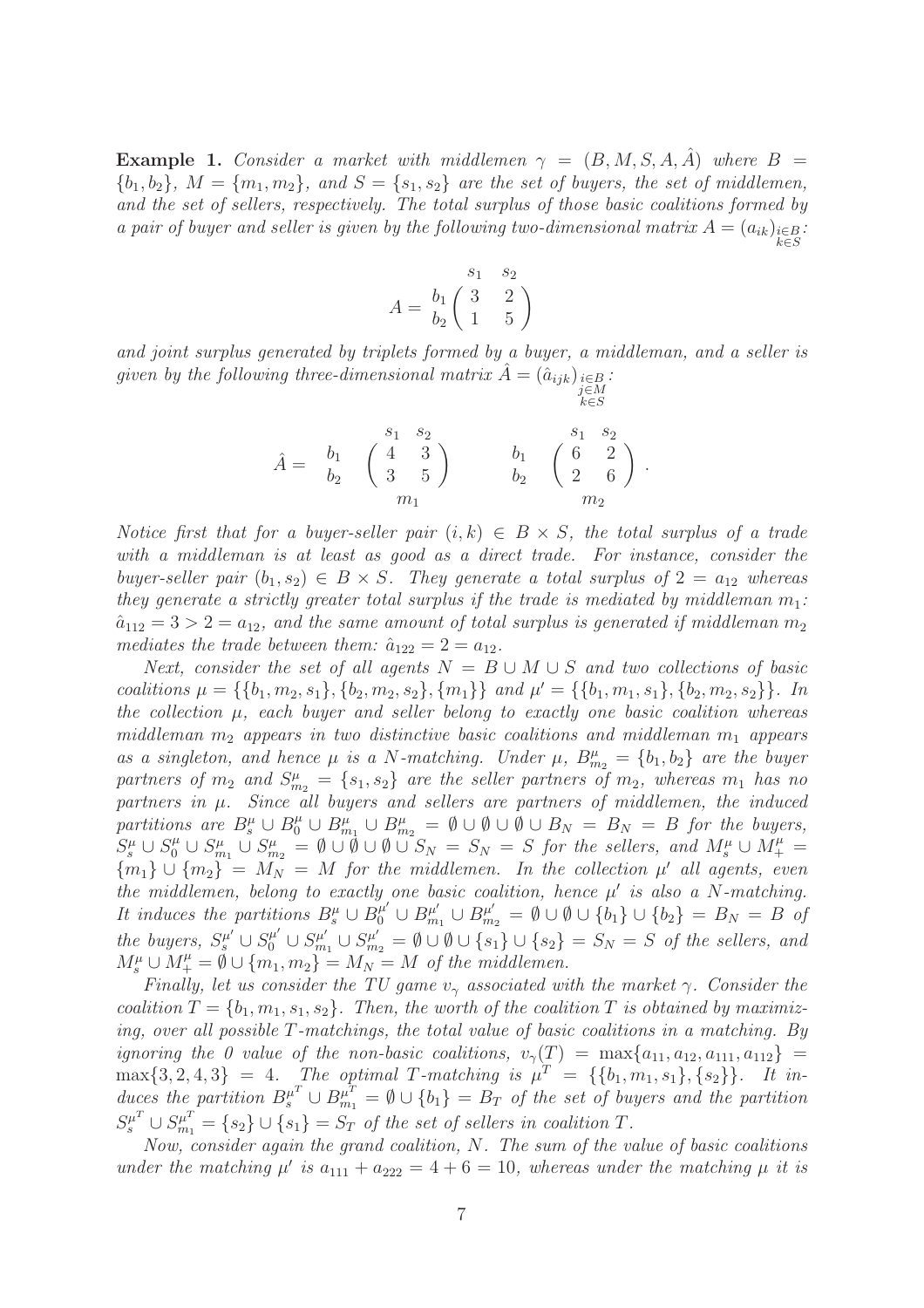equal to  $12 = 6 + 6 = a_{121} + a_{222}$ . It is easily checked that the worth of N,  $v_{\gamma}(N)$ , is obtained under the matching  $\mu$  which maximizes [\(2\)](#page-5-1), thus, the matching  $\mu$  is an optimal matching. It induces matchings in the two-dimensional layer matrices:  $\mu^{(0)} = \emptyset$  on the direct trade matrix  $A^{(0)} = A$ ,  $\mu^{(m_1)} = \emptyset$  on the layer matrix  $A^{(m_1)}$  related to the unpartnered middleman  $m_1 \in M_s^{\mu}$ , and  $\mu^{(m_2)} = \{\{b_1, s_1\}, \{b_2, s_2\}\}\$  on the layer matrix  $A^{(m_2)}$  related to the partnered middleman  $m_2 \in M^{\mu}_+$ . The value of  $\mu$  equals the sum of the values of these induced matchings in the corresponding layer matrices,  $12 = 0+0+(6+6)$ .

In the next section we examine the core of the TU game  $v_{\gamma}$  associated with the matching market with middlemen  $\gamma$ . We will show in particular that this game, called middlemen market game,  $v_{\gamma}$  is always totally balanced.

# <span id="page-7-0"></span>4 The core of a market with middlemen

Given any market with middlemen  $\gamma = (B, M, S, A, \hat{A})$ , one can define the matrix  $A^* = (a_{ik}^*)_{\substack{i \in B \\ k \in S}}$  by

<span id="page-7-1"></span>
$$
a_{ik}^* = \max_{j \in M} \hat{a}_{ijk}, \ \forall (i, k) \in B \times S. \tag{3}
$$

Note from [\(1\)](#page-4-1) and [\(3\)](#page-7-1) that  $a_{ik}^*$  gives the highest surplus possible in a trade involving buyer i and seller k. Moreover, for all  $(i, k) \in B \times S$ , we will use the notation  $m(i, k)$ to refer to the *lowest-label middleman*  $j \in M$  such that  $a_{ik}^* = \hat{a}_{ijk}$ , that is to say,  $m(i,k) = \min \text{argmax} \hat{a}_{ijk} = \min \{j \in M : \hat{a}_{ijk} = \max_{h \in M} \hat{a}_{ihk}\}.$  Note that due to j∈M our simplifying assumption [\(1\)](#page-4-1),  $m(i, k) \in M$  is well defined for any buyer-seller pair  $(i, k) \in B \times S$ .

Thus, for any market  $\gamma = (A, \tilde{A})$ , one can define the standard (two-sided) assignment market  $\gamma^* = (B, S, A^*)$ , where  $A^*$  is given by [\(3\)](#page-7-1). Note that a matching  $\nu$  in  $\gamma^*$  is a partition of  $B \cup S$  into singletons and mixed pairs  $\{i, k\}$  such that  $i \in B, k \in S$ . We write  $\nu(t) = t$  for all  $t \in B \cup S$  such that  $\{t\} \in \nu$ . In addition, we write  $\nu(i) = k$  and  $\nu(k) = i$  for all  $(i, k) \in B \times S$  such that  $\{i, k\} \in \nu$ . A matching  $\nu$  in  $\gamma^*$  is optimal if  $\sum$  $\{i,k\} \in \nu$  $a_{ik}^* \geq \sum$  $\sum_{\{i,k\}\in\nu'} a_{ik}^*$ , for all matchings  $\nu'$  in  $\gamma^*$ .

We connect the matchings, in particular the optimal matchings, of the respective markets  $\gamma$  and  $\gamma^*$ . For expositional simplicity, we only consider the grand coalition, the concepts are analogously defined and the statements are straightforwardly derived for any subcoalition.

Let  $\mu$  be a matching in a market with middlemen  $\gamma = (B, M, S, A, \hat{A})$ . As it induces partitions of the set of buyers B and sellers S, and matchings  $\mu^{(j)}$   $(j \in M \cup \{0\})$  between the partner sets for each middleman which are pairwise disjoint for different middlemen, the union  $\bigcup_{j\in M\cup\{0\}}\mu^{(j)}$  augmented with the singletons in  $B_s^{\mu}$  and  $S_s^{\mu}$  defines a matching between B and S. We denote it by  $\mu^*$ . The value of  $\mu$  in the market  $\gamma$  is clearly less than or equal to the value of  $\mu^*$  in the two-sided market  $\gamma^*$ , that is,

<span id="page-7-2"></span>
$$
\mu_{\gamma}(B \cup M \cup S) = \sum_{(i,k)\in\mu} a_{ik} + \sum_{(i,j,k)\in\mu} \hat{a}_{ijk} \le \sum_{(i,k)\in\mu^*} a_{ik}^* = \mu_{\gamma^*}^*(B \cup S). \tag{4}
$$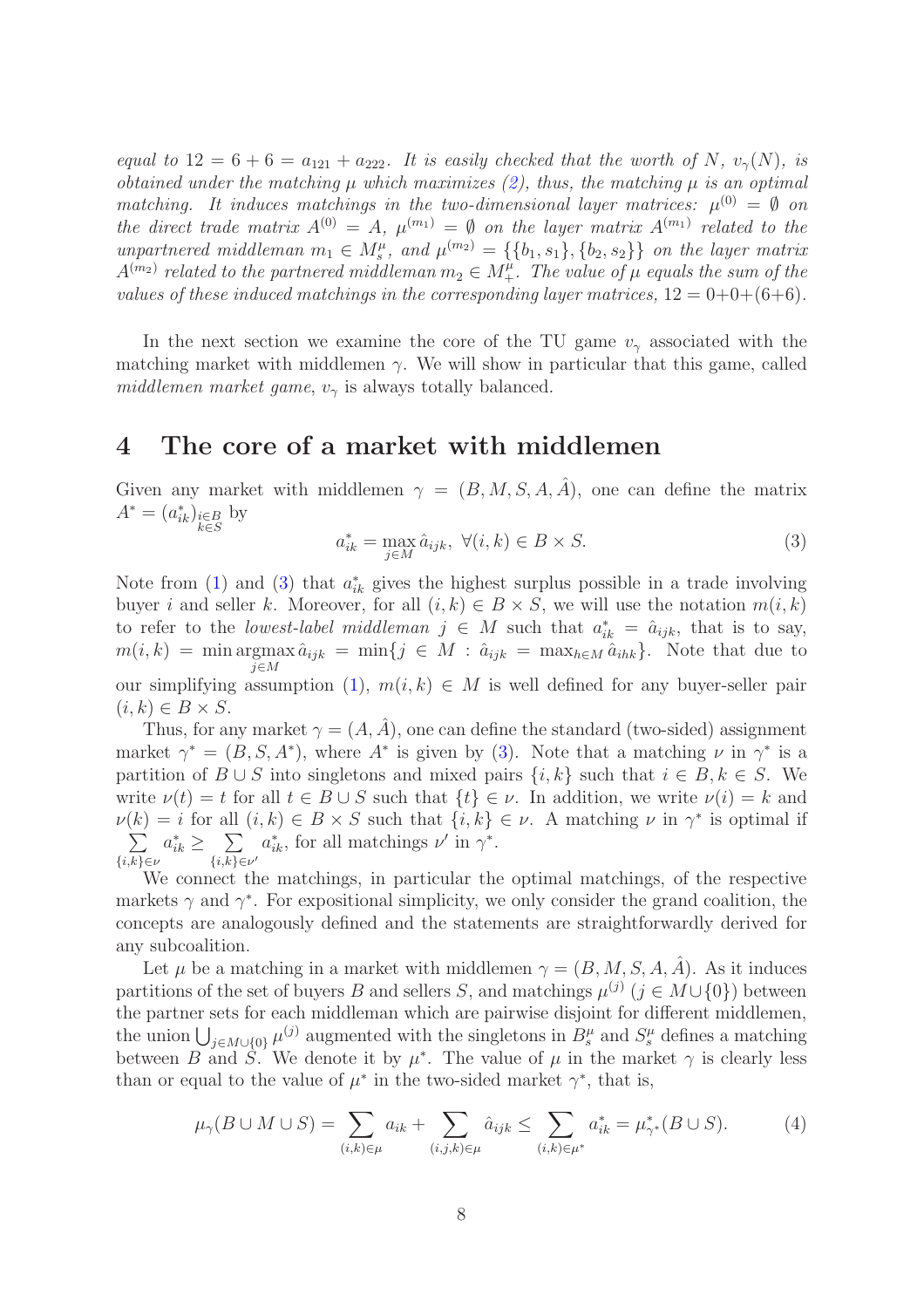Conversely, if  $\sigma$  is a matching for the two-sided market  $\gamma^*$ , then  $\sigma^{\Delta} = \{(i, m(i, k), k) :$  $(i, k) \in \sigma\} \cup \{\{t\} \in \sigma\} \cup \{\{j\} : j \in M \text{ s.t. } j \neq m(i, k), \forall (i, k) \in \sigma\}$  is a matching for the market with middlemen  $\gamma$ . The value of  $\sigma^{\Delta}$  in the market  $\gamma$  is clearly the same as the value of  $\sigma$  in the two-sided market  $\gamma^*$ , that is

<span id="page-8-1"></span>
$$
\sigma_{\gamma^*}(B \cup S) = \sum_{(i,k) \in \sigma} a_{ik}^* = \sum_{(i,m(i,k),k) \in \sigma^{\triangle}} \hat{a}_{im(i,k)k} = \sigma_{\gamma}^{\triangle}(B \cup M \cup S).
$$
 (5)

Based on [\(4\)](#page-7-2) and [\(5\)](#page-8-1), we derive the following relations between the optimal matchings and the optimum total surplusses in the two markets.

<span id="page-8-0"></span>**Proposition 1.** Let  $\gamma = (B, M, S, A, \hat{A})$  be a market with middlemen and  $\gamma^* = (B, S, A^*)$ be the associated two-sided assignment market. Then (1) if  $\sigma$  is an optimal matching for  $\gamma^*$  then  $\sigma^{\Delta}$  is an optimal matching for  $\gamma$ ;

(2) if  $\mu$  is an optimal matching for  $\gamma$  then  $\mu^*$  is an optimal matching for  $\gamma^*$ .

Moreover, the optimum values of the two markets are the same.

*Proof.* First, it follows from [\(4\)](#page-7-2) that the optimum value of the three-sided market  $\gamma$  is less than or equal to the optimum value of the associated two-sided market  $\gamma^*$ .

To see that the two market optimums coincide, let  $\sigma$  be an optimal matching for the two-sided market  $\gamma^*$ . Then, by [\(5\)](#page-8-1), [\(4\)](#page-7-2), and the optimality of  $\sigma$ , we get respectively,  $\sigma_{\gamma^*}(B \cup S) = \sigma_{\gamma}^{\triangle}(B \cup M \cup S) \leq (\sigma^{\triangle})_{\gamma^*}^*(B \cup S) \leq \sigma_{\gamma^*}(B \cup S)$ . Thus, both inequalities must hold as equalities, implying that in the three-sided market  $\gamma$ , the matching  $\sigma^{\Delta}$ attains the optimum value of the two-sided market  $\gamma^*$  that, as observed above, is an upper bound for the optimum value of the three-sided market  $\gamma$ . Therefore,  $\sigma^{\Delta}$  is an optimal matching for  $\gamma$ , proving claim (1) and the coincidence of the two market optimum values.

To show claim (2), let  $\mu$  be an optimal matching for  $\gamma$ . Then, by [\(4\)](#page-7-2), [\(5\)](#page-8-1), and the optimality of  $\mu$  in the three-sided market,  $\mu_\gamma(B\cup M\cup S) \leq \mu_{\gamma^*}^*(B\cup S) = (\mu^*)_\gamma^\Delta(B\cup M\cup S)$  $S \leq \mu_{\gamma}(B \cup M \cup S)$ . Thus, both inequalities must hold as equalities, implying that in the two-sided market  $\gamma^*$ , the matching  $\mu^*$  attains the optimum value of the three-sided market  $\gamma$ , that, as proved above, equals the optimum value of the two-sided market  $\gamma^*$ . Therefore,  $\mu^*$  is an optimal matching for  $\gamma^*$ , proving claim (2).  $\Box$ 

Proposition [1](#page-8-0) shows that one can always construct an optimal matching in the market with middleman  $\gamma$  by first finding an optimal matching of the associated two-sided market  $\gamma^*$ . Next, we reconsider Example [1](#page-6-0) to illustrate Proposition [1.](#page-8-0)

**Example 2** (Example 1 Revisited). Recall that, for the market  $\gamma$ , the total surplus of those basic coalitions formed by a pair of buyer and seller is given by the following two-dimensional matrix  $A = (a_{ik})_{\substack{i \in B \\ k \in S}}$ :

$$
A = \begin{pmatrix} s_1 & s_2 \\ b_1 & 3 & 2 \\ b_2 & 1 & 5 \end{pmatrix}
$$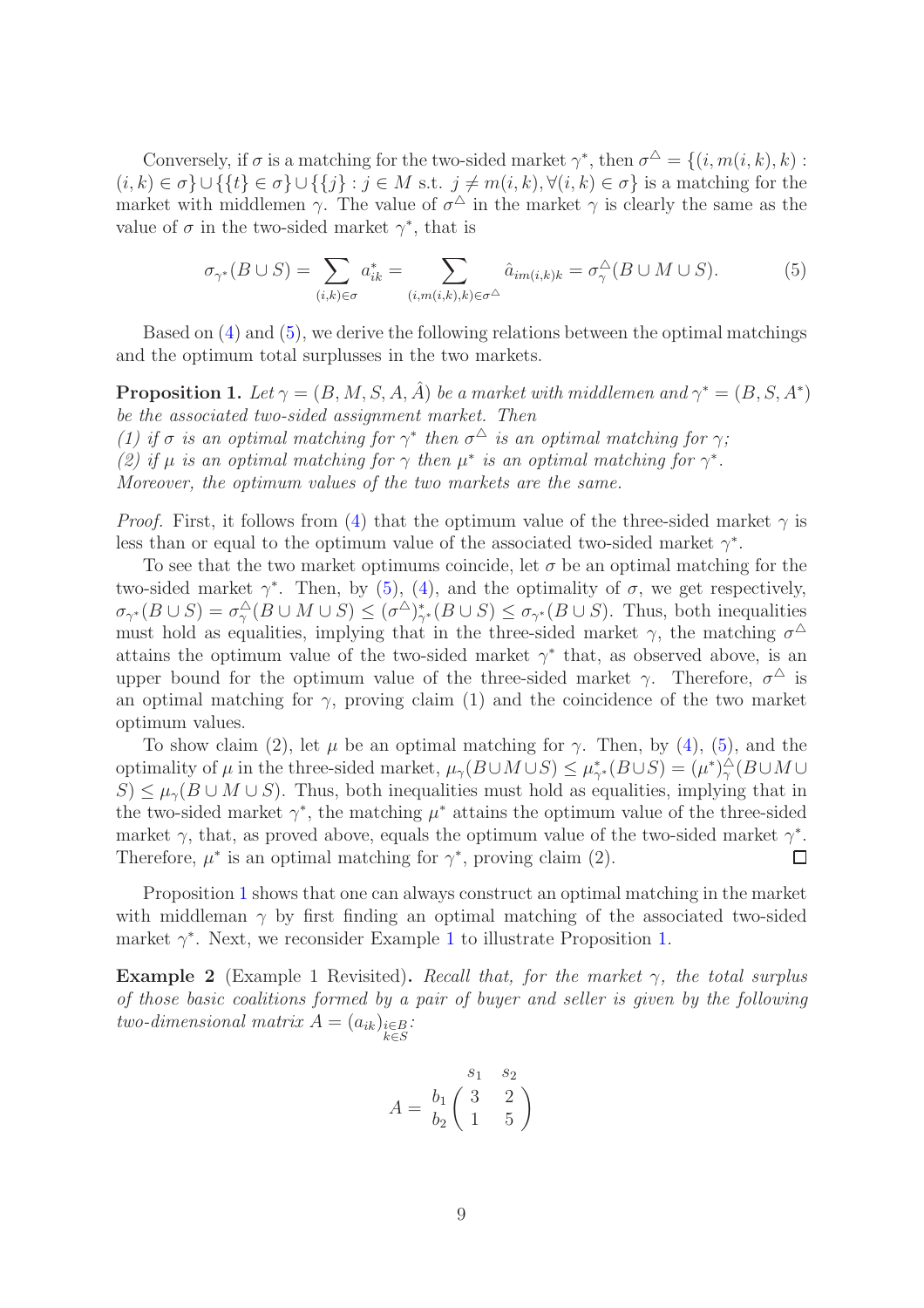and joint surplus generated by triplets formed by a buyer, a middleman, and a seller is given by the following three-dimensional matrix  $\hat{A} = (\hat{a}_{ijk})_{\substack{i \in B \\ j \in M}}$ .

k∈S

$$
\hat{A} = \begin{array}{cc} & s_1 & s_2 \\ b_1 & \left( \begin{array}{cc} 4 & 3 \\ 3 & 5 \end{array} \right) & b_1 & \left( \begin{array}{cc} s_1 & s_2 \\ 6 & 2 \\ 2 & 6 \end{array} \right) \\ & m_1 & m_2 \end{array}.
$$

First, we construct the associated two-sided market  $(B, S, A^*)$  where the set of buyers and the set of sellers are the same, and  $A^* = (a_{ik}^*)_{i \in B \atop k \in C}$  is the valuation matrix defined by  $a_{ik}^* = \max_{j \in M} \hat{a}_{ijk}, \ \forall (i,k) \in B \times S$ . For instance,  $a_{11}^* = \max\{\hat{a}_{111}, \hat{a}_{121}\} = \max\{4, 6\} =$  $6 = \hat{a}_{121}$ . Then,  $A^* = (a_{ik}^*)_{\substack{i \in B \\ k \in S}}$  is

$$
A^* = \begin{pmatrix} s_1 & s_2 \\ b_1 & 6 & 3 \\ b_2 & 3 & 6 \end{pmatrix},
$$

where  $a_{11}^* = \hat{a}_{121}, a_{12}^* = \hat{a}_{112}, a_{21}^* = \hat{a}_{211}, and a_{22}^* = \hat{a}_{222}.$  Thus,  $m(1, 1) = m(2, 2) = m_2$ and  $m(1, 2) = m(2, 1) = m_1$ .

Notice that  $\sigma = \{\{b_1, s_1\}, \{b_2, s_2\}\}\$ is the unique optimal matching in  $\gamma^*$ . Follow-ing Proposition [1,](#page-8-0) we construct the matching  $\sigma^{\Delta}$  for the market  $\gamma: \{b_1, m_2, s_1\} \in \sigma^{\Delta}$ ,  $\{b_2, m_2, s_2\} \in \sigma^{\Delta}$ , and  $\{m_1\} \in \sigma^{\Delta}$  since there does not exists a pair  $\{i, k\} \in \sigma$  such that  $m_1 = m(i, k)$ . By Proposition [1,](#page-8-0) the matching  $\sigma^{\Delta} = \{\{b_1, m_2, s_1\}, \{b_2, m_2, s_2\}, \{m_1\}\}\$ thus obtained is optimal in  $\gamma$  – which was already known from our calculations in Ex-ample [1.](#page-6-0) Finally, the optimum values in the two markets are equal:  $\sigma_{\gamma}^{\triangle}(B \cup M \cup S) =$  $12 = \sigma_{\gamma^*}(B \cup S).$ 

The following result proves that the TU game associated with a market with middlemen is always totally balanced.

<span id="page-9-0"></span>**Theorem 2.** Let  $\gamma = (B, M, S, A, \hat{A})$  be a market with middlemen. Then the associated middlemen matching market game  $v_{\gamma}$  is totally balanced. Moreover,

<span id="page-9-1"></span>
$$
\{(x; y; z) \in Core(v_{\gamma}) : y = 0\} = \{(x; 0; z) \in \mathbb{R}^{B} \times \mathbb{R}^{M} \times \mathbb{R}^{S} : (x; z) \in Core(w_{\gamma^{*}})\}\tag{6}
$$

that is, the facet of  $Core(v_\gamma)$  where all middlemen receive zero payoff is "essentially the same" as the core of the two-sided assignment game  $w_{\gamma^*}$  induced by the two-sided assignment market  $\gamma^* = (B, S, A^*).$ 

*Proof.* First we show that the middlemen matching market game  $v<sub>\gamma</sub>$  is balanced for any matching market with middlemen  $\gamma$ , by showing the relation  $\supseteq$  between the two payoff sets in [\(6\)](#page-9-1) and observing that the set on the right is non-empty due to the balancedness of assignment games [\(Shapley and Shubik](#page-20-3), [1971](#page-20-3)).

To this end, let  $(x; z) \in Core(w_{\gamma^*})$  be arbitrary, but fixed. Then  $\sum_{i \in B} x_i + \sum_{k \in S} z_k =$  $w_{\gamma^*}(B \cup S) = v_{\gamma}(B \cup M \cup S)$ , because by Proposition [1,](#page-8-0) the optimum values in the two markets, hence, the grand coalition values in the two associated games are the same.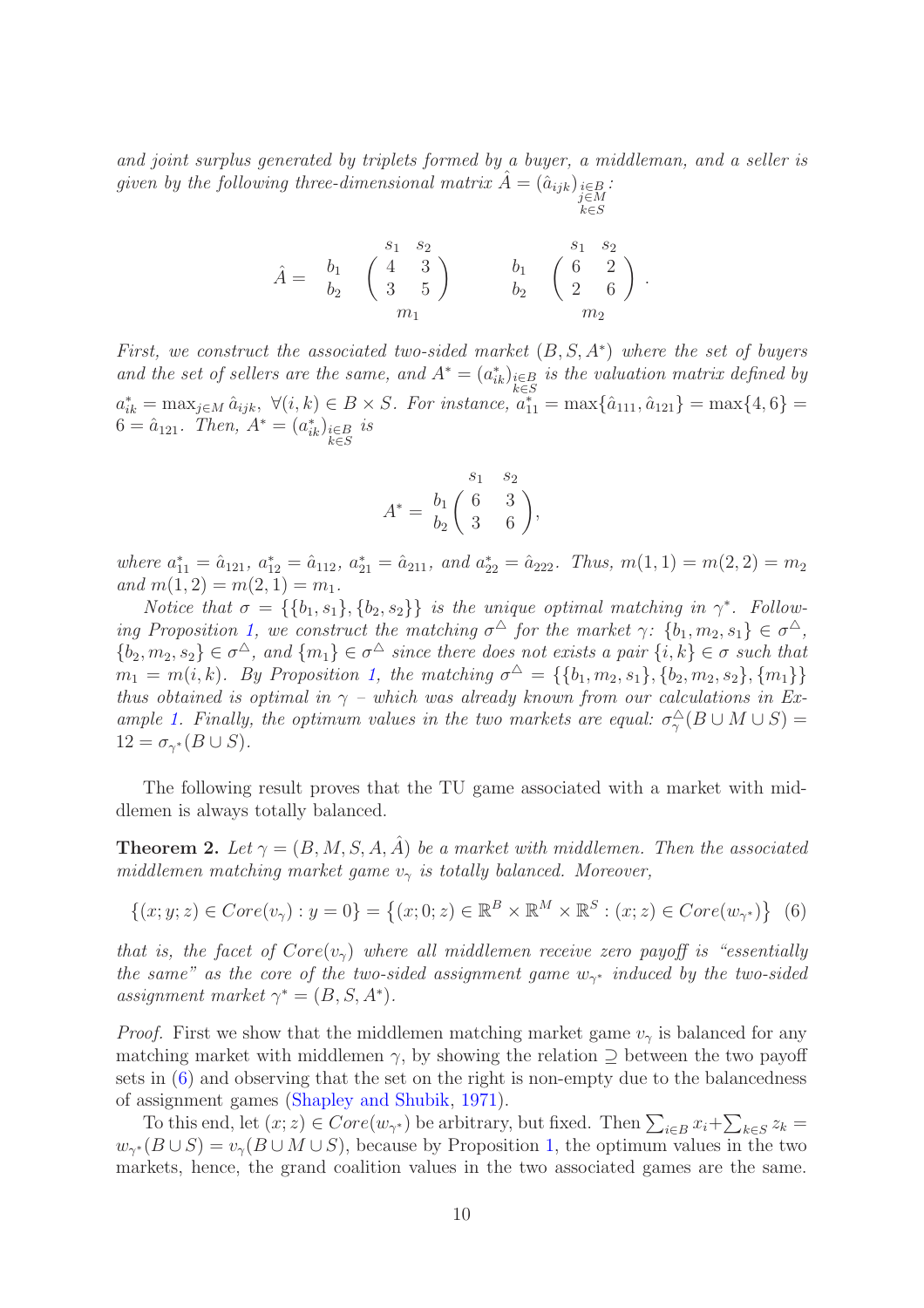Thus, the augmented payoff vector  $(x, 0, z)$  is efficient in  $v<sub>\gamma</sub>$ . To see its coalitional rationality, let  $T \subseteq B \cup M \cup S$  be arbitrary, but fixed. Let  $\mu$  be an optimal T-matching in  $\gamma$ . By Proposition [1,](#page-8-0) the value of the related two-sided matching  $\mu^*$  between  $B_T$ and  $S_T$  in  $\gamma^*$  is at least  $v_\gamma(T)$ . We get  $v_\gamma(T) \leq \sum_{(i,k)\in\mu^*} a_{ik}^* \leq \sum_{(i,k)\in\mu^*} (x_i + z_k) \leq$  $\sum_{i\in B_T} x_i + \sum_{k\in S_T} z_k = (x,0;z)(T)$ , where the last two inequalities come from the coalitional rationality of core payoff  $(x; z) \in Core(w_{\gamma^*})$ . Therefore, the augmented payoff vector  $(x; 0; z)$  is in the core of  $v_{\gamma}$ .

To show the reverse inclusion  $\subseteq$  in [\(6\)](#page-9-1), take any payoff vector of the form  $(x, 0, z)$  from  $Core(v<sub>γ</sub>)$ . As we proved above, such payoff vectors exist. By Proposition [1,](#page-8-0)  $(x; z)(B \cup$  $S = (x, 0; z)(B \cup M \cup S) = v_{\gamma}(B \cup M \cup S) = w_{\gamma^*}(B \cup S)$ , thus, the restricted payoff vector  $(x; z)$  is efficient in  $w_{\gamma^*}$ . To see its coalitional rationality, let  $R \subseteq B \cup S$  be arbitrary, but fixed. Let  $\sigma$  be an optimal R-matching in  $\gamma^*$ . By Proposition [1,](#page-8-0) the value of the related three-sided matching  $\sigma^{\Delta}$  equals  $w_{\gamma^*}(R)$ . We get  $w_{\gamma^*}(R) = \sum_{(i,m(i,k),k) \in \sigma^{\Delta}} a_{ik}^{(m(i,k))} \leq$  $\sum_{(i,m(i,k),k)\in\sigma}\Delta(x_i+0+z_k)\leq\sum_{i\in B_R}x_i+\sum_{k\in S_R}z_k=(x;z)(R)$ , where the last two inequalities come from the coalitional rationality of core payoff  $(x; 0; z) \in Core(v<sub>\gamma</sub>)$ . Therefore, the restricted payoff vector  $(x; z)$  is in the core of  $w_{\gamma^*}$ .

Finally, the total balancedness of a middlemen matching market game straightforwardly follows from the observation that the submarket obtained by restricting the surplus matrices to agents in a subcoalition induces precisely the subgame related to that subcoalition. □

Any two-sided assignment market exhibits two distinguished core allocations, namely the buyer-optimal allocation and the seller-optimal allocation. Under the buyer-optimal (seller-optimal) allocation all buyers (sellers) simultaneously achieve their maximum core payoff and all sellers (buyers) simultaneously achieve their minimum core payoff. [Shapley and Shubik](#page-20-3) [\(1971](#page-20-3)) showed that, in the two-sided assignment market, the existence of these optimal allocations is a result of the "lattice structure" of the core. Moreover, [Demange](#page-20-4) [\(1982\)](#page-20-4) and [Leonard](#page-20-5) [\(1983\)](#page-20-5) showed that the buyers (sellers) achieve their marginal contribution to the grand coalition at the buyer-optimal (seller-optimal) allocation. Nevertheless, this property does not extend to the arbitrary multi-sided markets. Atay and Núñez  $(2019)$  study a special case of multi-sided markets where each of the m sides has an optimal core allocation under which all agents of that side achieve their marginal contribution.

Our next result states that, in a matching market with middlemen, there exists an optimal core allocation for buyers (sellers): under their optimal allocation, all buyers (sellers) simultaneously achieve their marginal contribution.

<span id="page-10-0"></span>**Theorem 3.** Let  $\gamma = (A, \hat{A})$  be a market with middlemen. Then the following statements hold.

- (i) There exists (a buyer-optimal core allocation)  $x^B \in Core(v_\gamma)$  such that  $x_i^B =$  $mc_i(v_\gamma)$ , for all  $i \in B$ .
- (ii) There exists (a seller-optimal core allocation)  $x^S \in Core(v_\gamma)$  such that  $x^S_k =$  $mc_k(v_\gamma)$ , for all  $k \in S$ .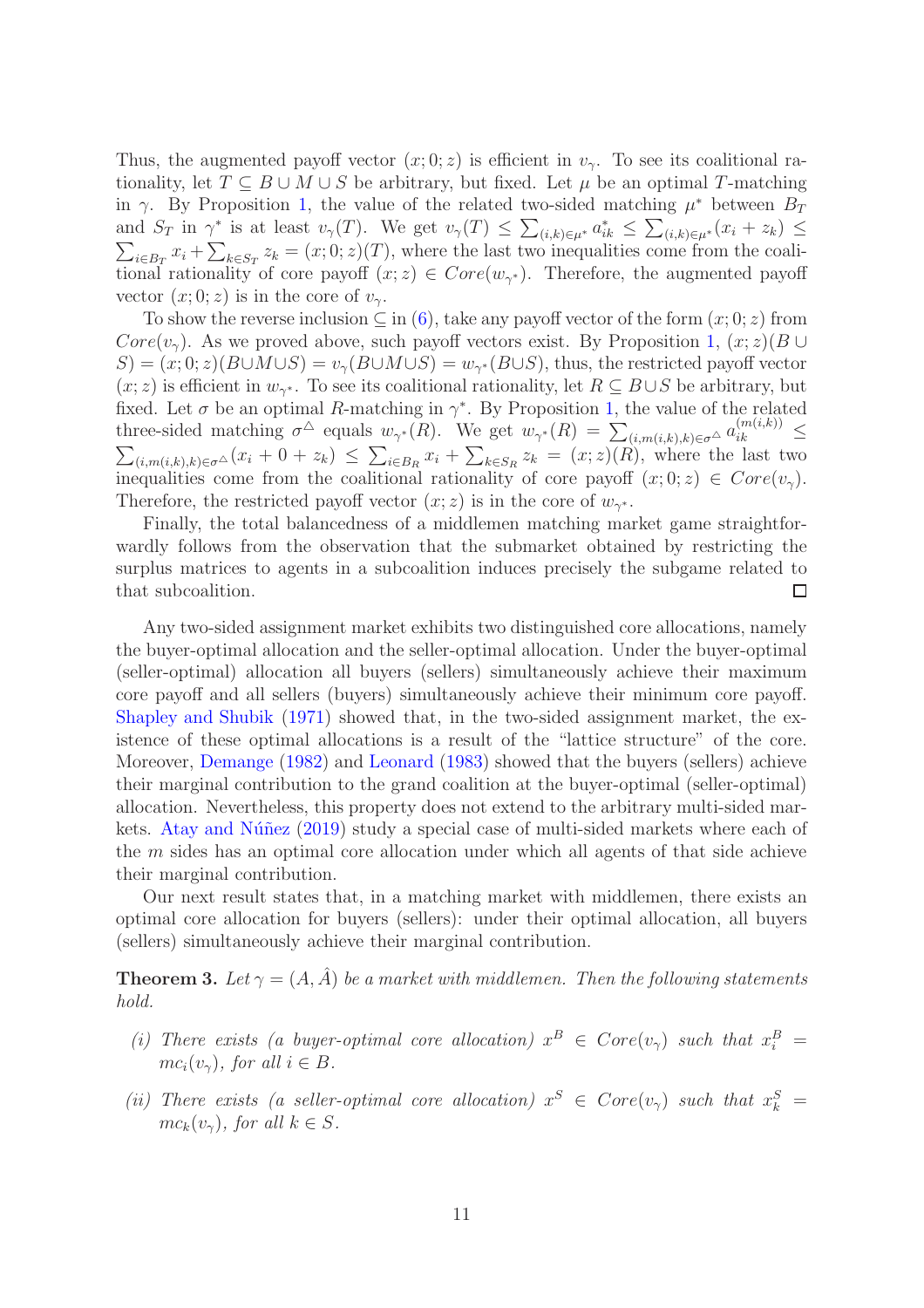*Proof.* It is shown in the proof of Theorem [2](#page-9-0) that, if an allocation  $x^* \in \mathbb{R}_+^{B \cup S}$  is in the core of  $v_{\gamma^*}$ , then the augmented allocation  $(x^*, 0_M) \in \mathbb{R}^N_+$  is in the core of the original market  $v_{\gamma}$ . We will use this fact twice in the proof of Theorem [3.](#page-10-0)

(i) It is known from [Shapley and Shubik](#page-20-3) [\(1971](#page-20-3)) that there exists a buyer-optimal core allocation  $y^B$  in the two-sided market  $\gamma^*$ , that is to say,  $y_i^B = mc_i(v_{\gamma^*})$  for all  $i \in B$ . As noted above, we have  $x^B = (y^B, 0_M) \in Core(v_\gamma)$ . It thus remains to see that, for all  $i \in B$ ,  $x_i^B = y_i^B = mc_i(v_\gamma)$ . Indeed, combining [\(2\)](#page-5-1) and Proposition [1,](#page-8-0) note that  $mc_i(v_\gamma) = v_\gamma(N) - v_\gamma(N \setminus i) = v_{\gamma^*}(N) - v_{\gamma^*}(N \setminus i)$ . Thus, we have  $x_i^B = y_i^B = mc_i(v_\gamma) = mc_i(v_{\gamma^*})$  for all  $i \in B$ .

(ii) Letting  $y^S$  be the seller-optimal core allocation in the two-sided market  $\gamma^*$  and defining  $x^S = (y^S, 0_M)$ , the same argument allows to write  $x_k^S = y_k^S = mc_k(v_\gamma)$  $mc_k(v_{\gamma^*})$  for all  $k \in S$ . П

Remark that Theorem [3](#page-10-0) claims the existence of a buyer-optimal (seller-optimal) allocation, but not that of a middleman optimal allocation. Indeed, it is not true in general that there exists an allocation where all middlemen achieve their highest payoff in the core. The following example illustrates this point.

<span id="page-11-0"></span>**Example 3.** Consider a market with middlemen  $\gamma = (B, M, S, A, \hat{A})$  where  $B =$  ${b_1, b_2}, M = \{1, 2, 3\},$  and  $S = \{s_1, s_2\}$  are the set of buyers, the set of middlemen, and the set of sellers, respectively. Let the surplus of any direct buyer-seller trade be zero, that is,  $A = (a_{ik} = 0)_{i \in B, k \in S}$ , and the surplus (layer) matrices of the mediated trades for the three middlemen be the following:

$$
A^{(1)} = \begin{bmatrix} s_1 & s_2 & s_1 & s_2 & s_1 & s_2 \\ b_2 & 2 & 0 & 0 & 0 \end{bmatrix}, \quad A^{(2)} = \begin{bmatrix} s_1 & s_2 & s_1 & s_2 \\ b_2 & 0 & 10 \end{bmatrix}, \quad A^{(3)} = \begin{bmatrix} s_1 & s_2 & s_1 & s_2 \\ b_2 & 4 & 0 & 0 \end{bmatrix}.
$$

The associated two-sided assignment market  $\gamma^*$  is obtained from the entrywise maximum surplusses:

$$
A^* = \begin{pmatrix} s_1 & s_2 \\ b_1 & 2 & 2 \\ b_2 & 4 & 10 \end{pmatrix}.
$$

The best mediators for the possible trading pairs are  $m(b_1, s_1) = 1$ ,  $m(b_2, s_2) = 2$ , and  $m(b_1, s_2) = m(b_2, s_1) = 3.$ 

Notice that  $\sigma = \{(b_1, s_1), (b_2, s_2)\}\$ is the (unique) optimal matching in the assignment market  $\gamma^*$  with optimum value 12 = 2 + 10. By Proposition [1,](#page-8-0) the matching  $\sigma^{\Delta}$  =  $\{(b_1, 1, s_1), (b_2, 2, s_2), \{3\}\}\$ is an optimal matching in the market with middlemen  $\gamma$  with the same optimum value  $12 = 2 + 10$ . Observe that although middleman 3 mediates no trade in the optimal matching, her role cannot be neglected in finding the core payoff allocations since  $a_{b_1s_2}^{(3)} > \max\{a_{b_1s_2}^{(1)}\}$  $a_{b_1s_2}^{(1)}, a_{b_1s_2}^{(2)}$  $\binom{2}{b_1s_2}$  and  $a_{b_2s_1}^{(3)}$  > max $\{a_{b_2s_2}^{(1)}\}$  $a_{b_2s_1}^{(1)}, a_{b_2s_3}^{(2)}$  $_{b_2s_1}^{(2)}$ .

Let  $v_{\gamma}$  be the TU game associated with the market  $\gamma$ , and  $w_{\gamma^*}$  be the assignment game induced by the two-sided market  $\gamma^*$ . As an illustration for [\(6\)](#page-9-1) in Theorem [2,](#page-9-0) it is easily checked that  $Core(w_{\gamma^*})$  has the following four extreme points (on the left), and the augmented payoff vectors (on the right) are precisely those extreme points of  $Core(v<sub>\gamma</sub>)$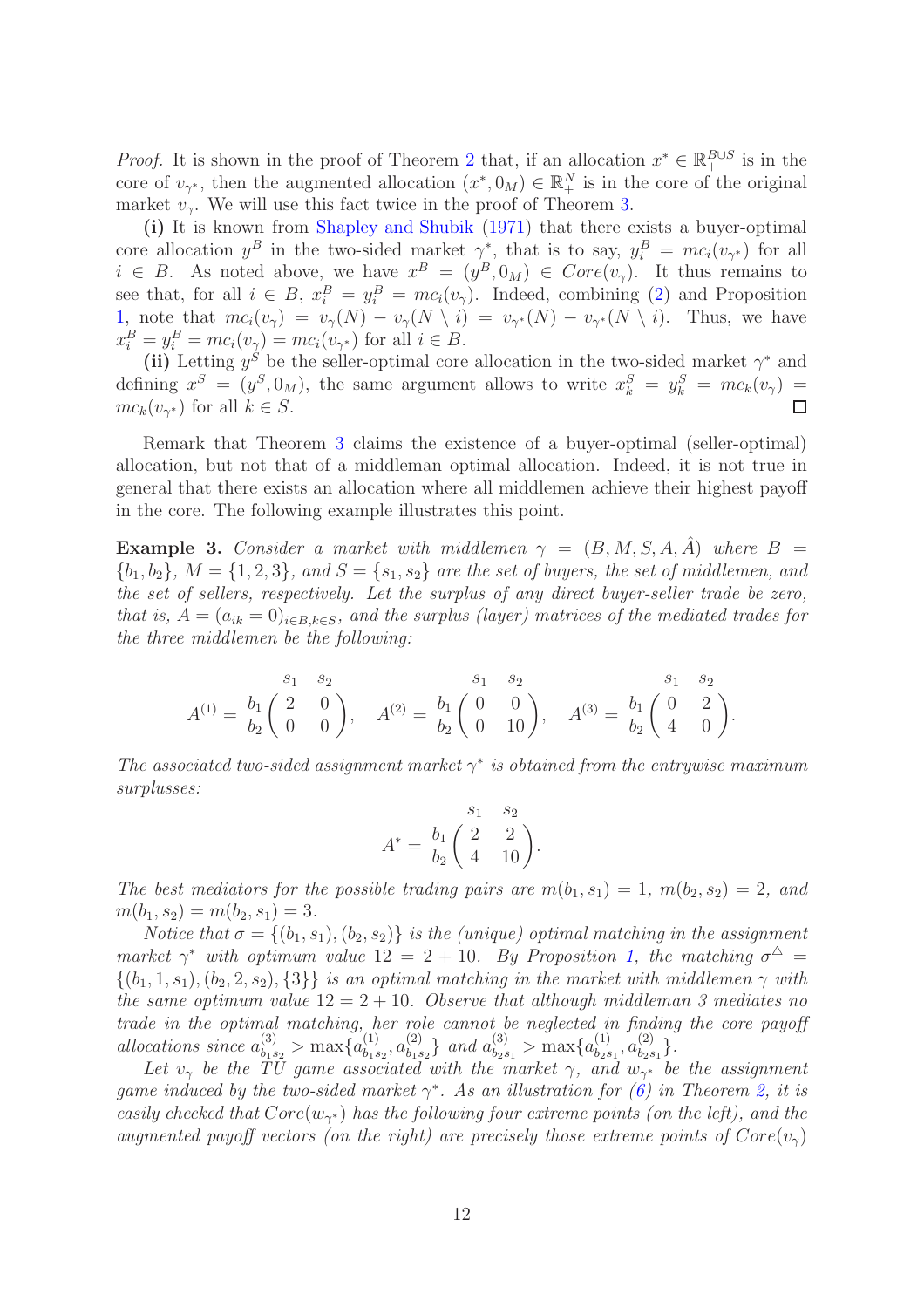which allocate zero to all three middlemen:

| $(w_{\gamma^*})$ $x_{b_1}$ $x_{b_2}$ $z_{s_1}$ $z_{s_2}$ |  |                                               |  | $(v_2)$ $x_{b_1}$ $x_{b_2}$ $y_1$ $y_2$ $y_3$ $z_{s_1}$ $z_{s_2}$       |  |  |  |  |
|----------------------------------------------------------|--|-----------------------------------------------|--|-------------------------------------------------------------------------|--|--|--|--|
|                                                          |  | $\left(2\ 10\ 0\ 0\right)$                    |  | $\left( \begin{array}{cccc} 2 & 10 & 0 & 0 & 0 & 0 \end{array} \right)$ |  |  |  |  |
|                                                          |  | $\begin{bmatrix} 2 & 4 & 0 & 6 \end{bmatrix}$ |  | $\begin{bmatrix} 2 & 4 & 0 & 0 & 0 & 0 & 6 \end{bmatrix}$               |  |  |  |  |
|                                                          |  | $\begin{bmatrix} 0 & 8 & 2 & 2 \end{bmatrix}$ |  | $\begin{bmatrix} 0 & 8 & 0 & 0 & 0 & 2 & 2 \end{bmatrix}$               |  |  |  |  |
|                                                          |  | $\begin{pmatrix} 0 & 2 & 2 & 8 \end{pmatrix}$ |  | $\begin{pmatrix} 0 & 2 & 0 & 0 & 0 & 2 & 8 \end{pmatrix}$               |  |  |  |  |

The first payoff vectors are the buyer-optimal core allocations, whereas the fourth ones are the seller-optimal core allocations in the respective markets. It is easily checked that, indeed,  $mc_{b_1} = 2$ ,  $mc_{b_2} = 10$ ,  $mc_{s_1} = 2$ ,  $mc_{s_2} = 8$  in both markets. This illustrates Theorem [3.](#page-10-0)

Also easily checked that  $Core(v_\gamma)$  also contains the following four payoff vectors:

|  |  |  | $(v_{\gamma})$ $x_{b_1}$ $x_{b_2}$ $y_1$ $y_2$ $y_3$ $z_{s_1}$ $z_{s_2}$                                                                                           |  |
|--|--|--|--------------------------------------------------------------------------------------------------------------------------------------------------------------------|--|
|  |  |  | $\left(\begin{array}{cccccc} 0 & 8 & 2 & 0 & 0 & 0 & 2 \\ 0 & 4 & 2 & 0 & 0 & 0 & 6 \\ 2 & 4 & 0 & 6 & 0 & 0 & 0 \\ 0 & 2 & 0 & 6 & 0 & 2 & 2 \end{array}\right).$ |  |
|  |  |  |                                                                                                                                                                    |  |
|  |  |  |                                                                                                                                                                    |  |
|  |  |  |                                                                                                                                                                    |  |

In the first two, middleman 1 gets her marginal value  $mc_1 = v_\gamma(N) - v_\gamma(N \setminus \{1\}) =$  $12-10=2$ , while in the last two, middleman 2 gets her marginal value  $mc_2=v_{\gamma}(N)$  $v_{\gamma}(N \setminus \{2\}) = 12 - 6 = 6$ . The marginal value of middleman 3 is zero, because she is unmatched in the optimal matching, hence receives zero payoff in any core allocation.

On the other hand, there exists no core allocation  $(x; y; z) \in Core(v<sub>\gamma</sub>)$  such that all middlemen achieve their marginal contribution, i.e.  $y_1 = mc_1 = 2$ ,  $y_2 = mc_2 = 6$ , and  $x_3 = mc_3 = 0.$  Indeed,  $\max\{y_1 + y_2 : (x, y, z) \in Core(v_\gamma)\} \le v_\gamma(N) - v_\gamma(N \setminus \{1, 2\}) =$  $12-6=6$ , since  $v_{\gamma}(N \setminus \{1,2\}) = a_{b_1s_2}^{(3)} + a_{b_2s_1}^{(3)} = 2+4 = 6$ . We remark that this upper bound is achieved, for example, at core allocation  $(x; y; z) = (0, 4; 2, 4, 0; 0, 2)$ . Hence, there is no core allocation at which all middlemen can achieve their maximum core payoffs (which are their marginal contributions) simultaneously.

# <span id="page-12-0"></span>5 Core and competitive equilibria

The aim of this section is to study the relationship between core and competitive equilibria in matching markets with middlemen. [Gale](#page-20-12) [\(1960](#page-20-12)) defines competitive equilibrium prices and proves their existence for any assignment problem (see also [Shapley and Shubik,](#page-20-3) [1971\)](#page-20-3). [Tejada](#page-21-3) [\(2010](#page-21-3)) extends the coincidence between core and competitive equilibria for the classical three-sided assignment markets where buyers are forced to acquire exactly one item of each type. In a similar fashion, [Atay et al.](#page-19-1) [\(2016\)](#page-19-1) generalizes the equivalence result for the generalized three-sided assignment markets where buyers can buy at most one good of each type. In both extensions, the existence of a competitive equilibrium is guaranteed whenever the core is non-empty.

Consider any market with middlemen where the set of buyers is  $B = \{b_1, \ldots, b_I\},\$ the set of middlemen is  $M = \{m_1, \ldots, m_J\}$ , and the set of sellers is  $S = \{s_1, \ldots, s_K\}$ . Assume that buyers and sellers trade through the competitive market with the presence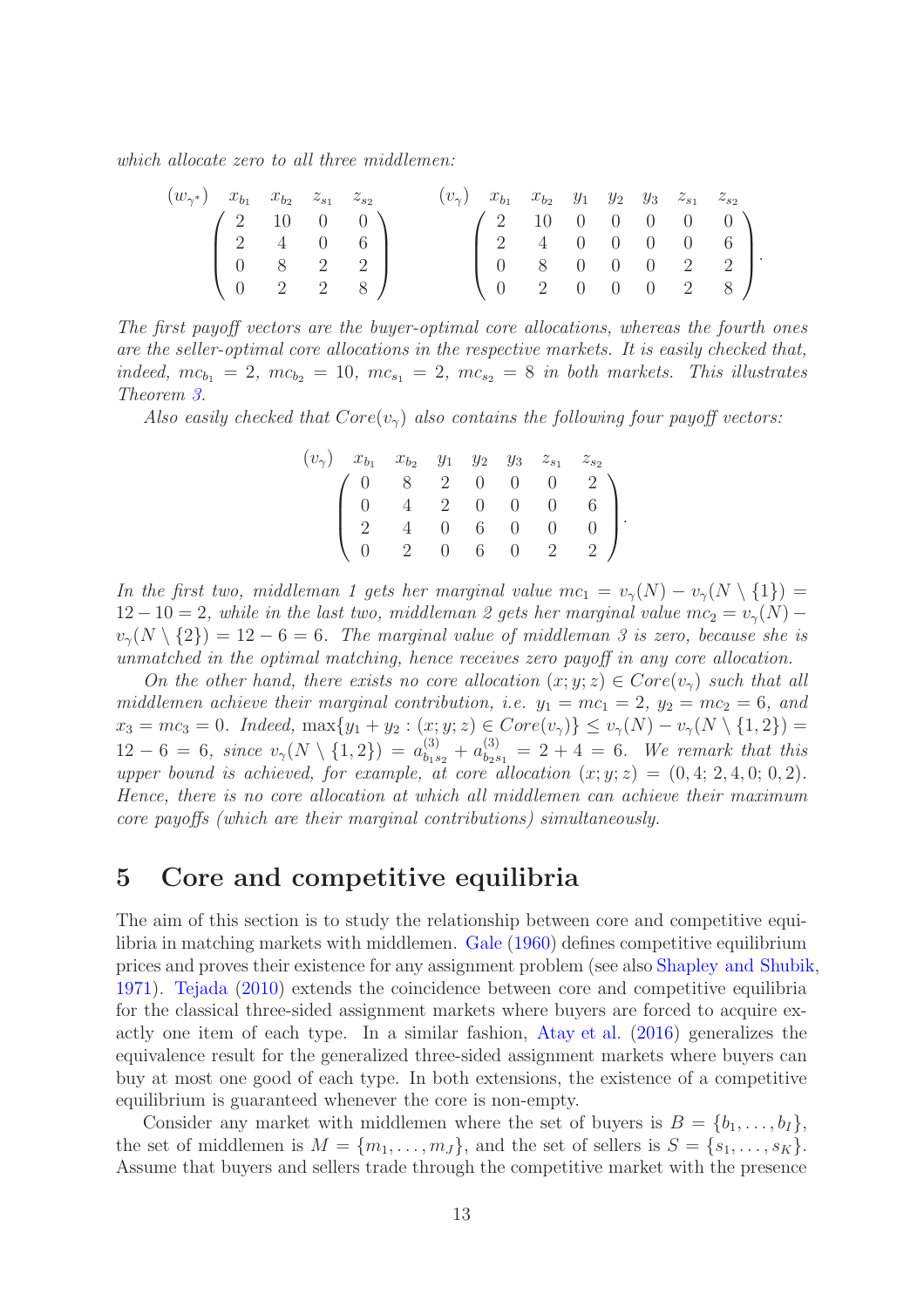of middlemen and agents in the market are price-takers. Each buyer  $i \in B$  demands at most one unit of the good, each seller  $k \in S$  offers one unit for sale (recall that units owned by different sellers may be heterogeneous). Assume that buyer  $i$  values the good of seller k at  $h_{ik}$ , and the production cost of the good for seller k is  $c_k$ . If buyer i and seller k trade directly, the transaction (search) cost  $t_{ik}$ , is incurred by buyer i. If buyer i instead hires middleman  $j$  and ends up purchasing the object owned by seller  $k$ , then the transaction cost  $t_{ijk}$  is incurred by buyer i; and middleman  $j \in M$  incurs the mediation cost  $c_j^{ik}$ . From of our assumption that the search cost of a direct trade is lower than that of a mediated trade, it comes that  $t_{ik} \geq t_{ijk} + c_j^{ik}$ .

Let  $p_k$  be the price demanded by seller k for her unit; and assume that middleman  $j \in M$  charges a fee  $p_j^{ik}$  to buyer i when the latter uses j's services to purchase the unit owned by seller  $k$ . Note that middlemen need not charge the same fee for each possible buyer-seller trade. That is, it may happen that  $p_j^{ik} \neq p_j^{i'k'}$  when j is mediating the respective pairs  $(i, k)$  and  $(i', k')$  (with the possibility of having either  $i = i'$  or  $k = k'$ ).

If the transaction between buyer i and seller k is realized through middleman j, then the utility of buyer *i* is given by  $h_{ik} - t_{ijk} - p_j^{ik} - p_k$ , the benefit of seller k is  $p_k - c_k$ , and the benefit of middleman j is  $p_j^{ik} - c_j^{ik}$ . Thus, the total surplus is  $h_{ik} - t_{ijk} - p_j^{ik} - p_k + p_j^{ik} + p_k$  $c_j^{ik} - c_k = h_{ik} - t_{ijk} - c_j^{ik} - c_k$ . If  $h_{ik} - t_{ijk} - c_j^{ik} - c_k < 0$ , no transaction will be realized since a transaction will go through only if it gives a non-negative utility to each of the three agents *i*, *j* and *k*. Thus, for all  $(i, j, k) \in B \times M \times S$ , let  $\hat{a}_{ijk} = \max\{0, h_{ik} - t_{ijk} - c_j^{ik} - c_k\}$ denote the surplus generated when a transaction is realized between buyer  $i$  and seller  $k$  through middleman j. Similarly, when the transaction is realized directly between buyer i and seller k, the utility of buyer i is  $h_{ik} - t_{ik} - p_k$ , the benefit of seller k is  $p_k - c_k$ , and hence the total surplus is  $h_{ik} - t_{ik} - p_k + p_k - c_k = h_{ik} - t_{ik} - c_k = a_{ik}$ . If  $h_{ik} - t_{ik} - c_k < 0$ , no transaction will be realized between buyer i and seller k. Thus, for all  $(i, k) \in B \times S$ , let  $a_{ik} = \max\{0, h_{ik} - t_{ik} - c_k\}$  denote the surplus generated when a transaction is realized directly between buyer  $i$  and seller  $k$ . Hence, this detailed market situation can be summarized by a tuple simply giving the set of buyers, the set of middlemen, the set of sellers, and the two matrices with generic terms  $a_{ik}$  and  $\hat{a}_{ijk}$  defined above. That is to say, the TU game  $(N, v_{\gamma})$  associated with this market is defined precisely by the characteristic function  $v_{\gamma}$  given in [\(2\)](#page-5-1).

We want to show that each core allocation can be obtained as the result of trading at competitive prices. To do so, we need some definitions allowing to introduce the notion of competitive price vector. A price vector  $p \in \mathbb{R}_+^{B \times M \times S} \times \mathbb{R}_+^S$  contains the specific, possibly differentiated prices, of the mediation services for each buyer-middleman-seller configuration as well as the undifferentiated prices of the goods.

Given a matching market with middlemen  $\gamma$ , a *feasible price vector* is  $p \in \mathbb{R}_+^{B \times M \times S}$  ×  $\mathbb{R}^S_+$  such that  $p_j^{ik} \geq c_j^{ik}$  for all  $j \in M$  and  $p_k \geq c_k$  for all  $k \in S$ . The set of basic coalitions that contain buyer  $i \in B$  is  $\mathcal{B}^i = \{E \in \mathcal{B}^N \mid i \in E\}$ . Let  $w^i(E) = h_{ik} - t_{ijk}$  be the valuation of buyer *i* for  $E = \{i, j, k\}$  and  $w^{i}(E) = h_{ik} - t_{ik}$  be the valuation of buyer *i* for  $E = \{i, k\}$ . Observe the relation

<span id="page-13-0"></span>
$$
v_{\gamma}(E) = \max\left\{0, w^{i}(E) - c(E \setminus \{i\}\right\} \tag{7}
$$

for any basic coalition  $E \in \mathcal{B}^i$  containing buyer *i*.

Next, for each feasible price vector  $p \in \mathbb{R}_+^{B \times M \times S} \times \mathbb{R}_+^S$  we introduce the *demand set* of each buyer  $i \in B$ .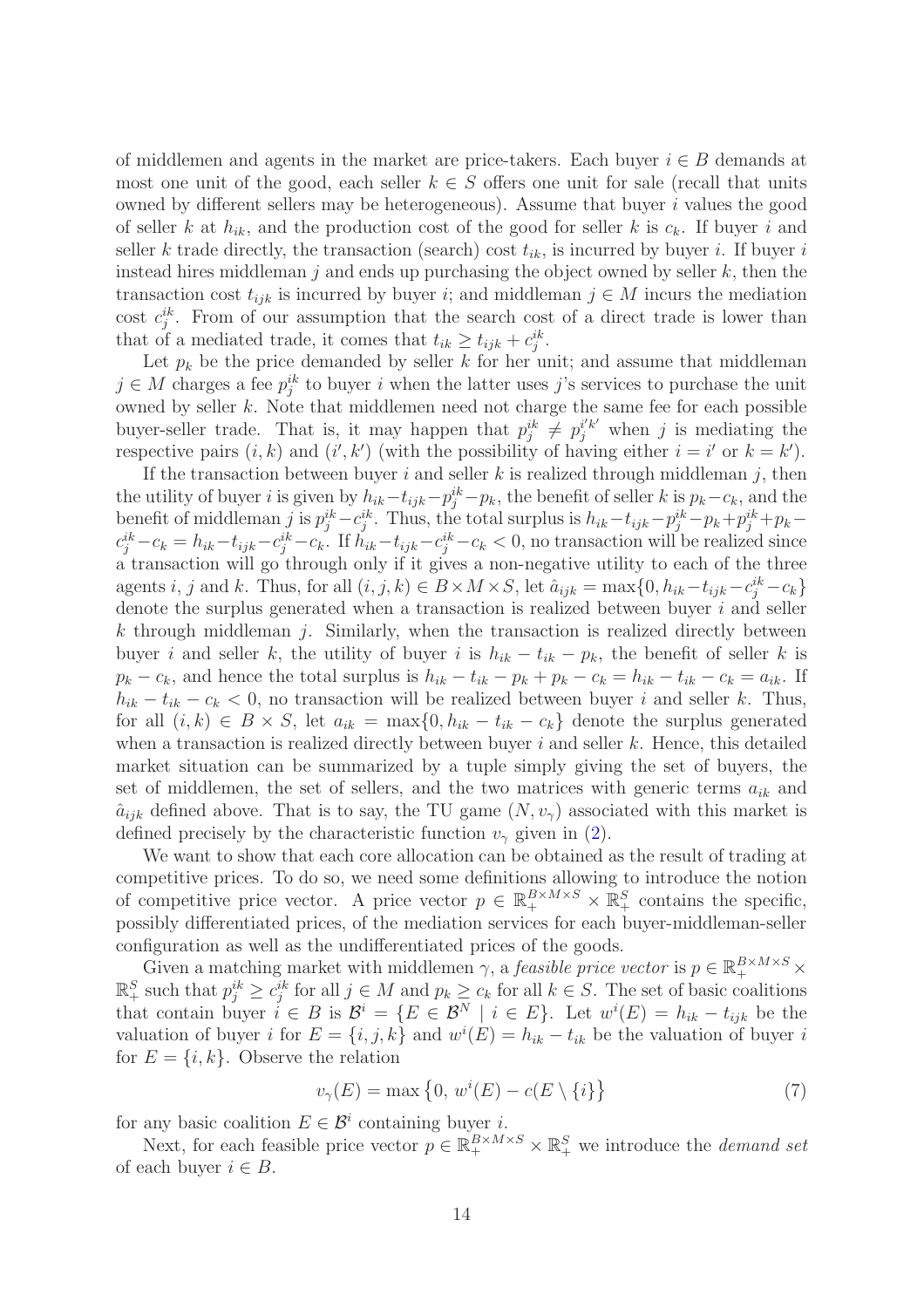**Definition 2.** Let  $\gamma = (B, M, S, A, \hat{A})$  be a matching market with middlemen. The demand set of buyer  $i \in B$  at a feasible price vector  $p \in \mathbb{R}_+^{B \times M \times S} \times \mathbb{R}_+^S$  is

 $D_i(p) = \{ E \in \mathcal{B}^i \mid w^i(E) - p(E \setminus \{i\}) \geq w^i(E') - p(E' \setminus \{i\}) \text{ for all } E' \in \mathcal{B}^i \}.$ 

Note that  $D_i(p)$  describes the set of basic coalitions containing buyer i that maximize the net valuation of buyer  $i$  at prices  $p$ . Notice also that the demand set of a buyer  $i \in B$  is always non-empty since i can always demand  $E = \{i\}$  with a net profit of 0.

Given a N-matching  $\mu$ , we say that a middleman  $j \in M$  is unassigned (by  $\mu$ ) if  $\mu(j) = j$  and we say that a seller  $k \in S$  is unassigned (by  $\mu$ ) if there is no  $i \in B$  such that  $k = \mu(i)$ . Now, we can introduce the notion of *competitive equilibrium* for our model. The literature has adopted the approach of [Roth and Sotomayor](#page-20-13) [\(1990](#page-20-13)) for the definition of a competitive equilibrium in matching markets. We adapt this definition to our context with three-sided matching with buyers, middlemen, and sellers.

**Definition 3.** Given a matching market with middlemen  $\gamma = (B, M, S, A, A)$ , a pair  $(p, \mu)$  composed of a price vector p and an N-matching  $\mu$  forms a competitive equilibrium if

- (i) p is a feasible price vector, i.e.,  $p \in \mathbb{R}_+^{B \times M \times S} \times \mathbb{R}_+^S$  such that  $p_j^{ik} \geq c_j^{ik}$  for all  $j \in M$ and  $p_k > c_k$  for all  $k \in S$ .
- (ii) for each buyer  $i \in B$  and basic coalition  $E \in \mathcal{B}^i$ , if  $E \in \mu$  then  $E \in D_i(p)$ ,
- (iii) for each middleman  $j \in M$ , if j is unassigned by  $\mu$ , then  $p_j^{ik} = c_j^{ik}$  for all buyerseller pairs  $(i, k) \in B \times S$ ,
- (iv) for each seller  $k \in S$ , if k is unassigned by  $\mu$ , then  $p_k = c_k$ .

Observe that a competitive equilibrium consists of a set of prices and an N-matching where each buyer maximizes her utility under the assignment of N-matching and prices. Moreover, middlemen and sellers are competitive, in the sense that no middleman mediates a trade unless she can charge a fee (service price) at least equal to her cost and no seller agrees to sell her good without receiving at least her cost. If a pair  $(p, \mu)$  is a competitive equilibrium, then we say that the price vector  $p$  is a *competitive equilibrium* price vector and the N-matching  $\mu$  is a compatible matching. The corresponding payoff vector for a given pair  $(p, \mu)$  is called *competitive equilibrium payoff vector*. This payoff vector is  $(x(p,\mu), y(p,\mu), z(p,\mu)) \in \mathbb{R}^B \times \mathbb{R}^M \times \mathbb{R}^S$ , defined by

$$
x_i(p,\mu) = w^i(E^{\mu(i)}) - p(E^{\mu(i)} \setminus \{i\}) \text{ where } i \in E^{\mu(i)} \in \mu \text{ for all } i \in B,
$$
  
\n
$$
y_j(p,\mu) = \sum_{\{i,j,k\} \in \mu} p_j^{ik} - \sum_{\{i,j,k\} \in \mu} c_j^{ik} = p_j(\mu) - c_j(\mu) \text{ for all } j \in M,
$$
  
\n
$$
z_k(p,\mu) = p_k - c_k \text{ for all } k \in S.
$$

Notice the dependence of the aggregated service prices (fees)  $p_i(\mu)$  and the aggregated service costs  $c_i(\mu)$  on the matching  $\mu$ .

We denote the set of competitive equilibrium payoff vectors of market  $\gamma$  by  $\mathcal{CE}(\gamma)$ . We now study the relationship between the core of  $\gamma = (B, M, S, A, A)$  and the set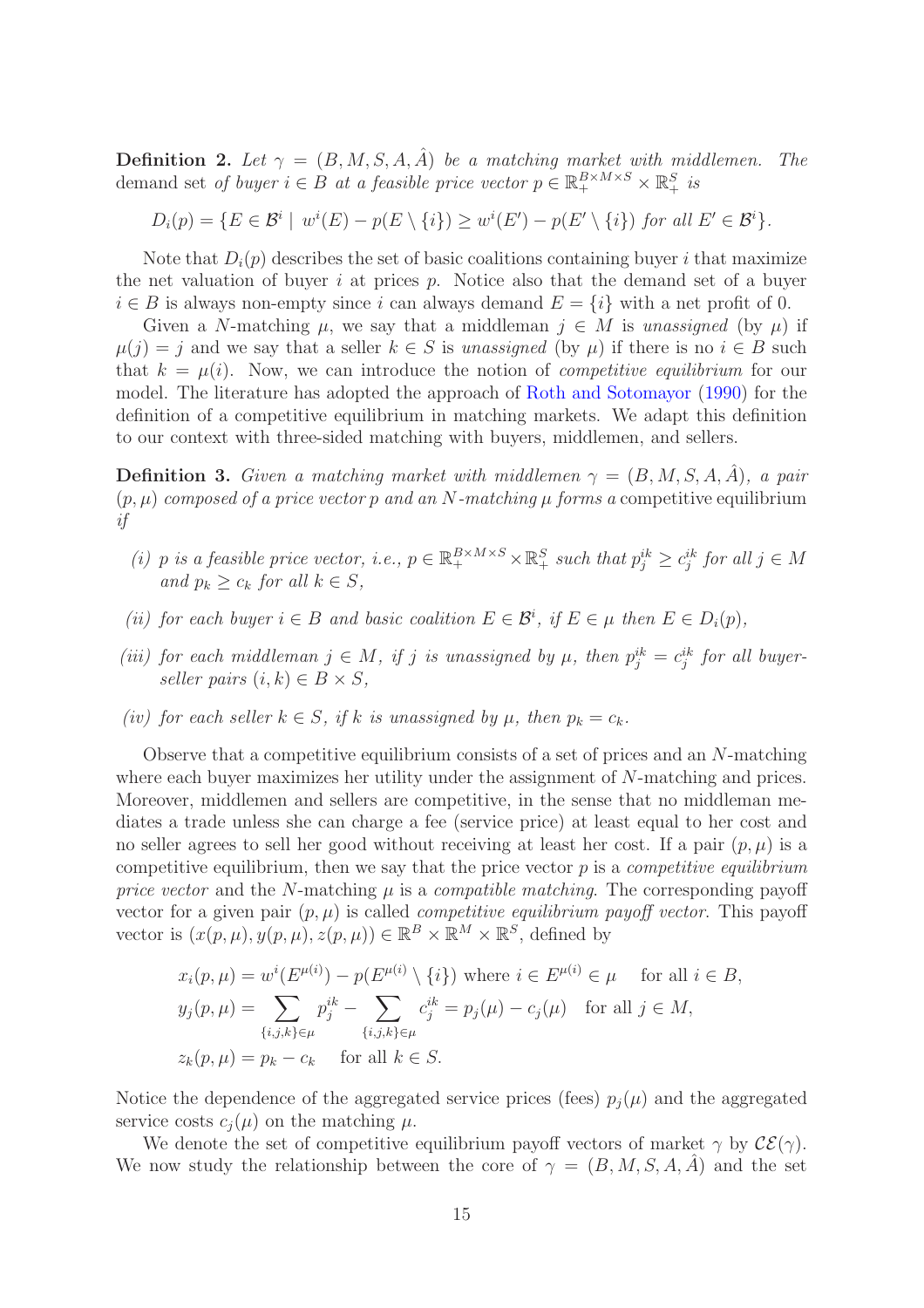of competitive equilibrium payoff vectors. First, we show that an N-matching  $\mu$  is an optimal matching whenever it constitutes a competitive equilibrium with a feasible price vector p.

<span id="page-15-0"></span>**Lemma 1.** Given a matching market with middlemen  $\gamma = (B, M, S, A, \hat{A})$ , if  $(p, \mu)$  is a competitive equilibrium, then  $\mu$  is an optimal matching.

*Proof.* Consider a competitive equilibrium  $(p, \mu)$  and another N-matching  $\mu' \in \mathcal{M}(B, M, S)$ . For buyer  $i \in B$ , let  $E^{\mu(i)} \in \mathcal{B}^i$  be the (unique) basic coalition assigned to i under the matching  $\mu$ , that is,  $i \in E^{\mu(i)} \in \mu$ , and  $E^{\mu'(i)} \in \mathcal{B}^i$  be the (unique) basic coalition assigned to i under the matching  $\mu'$ , that is,  $i \in E^{\mu'(i)} \in \mu'$ . We can assume, without loss of generality, that  $\mu'$  is such that for any  $i \in B$ , if  $E^{\mu'(i)}$  is not a singleton then  $w^{i}(E^{\mu'(i)}) - c(E^{\mu'(i)} \setminus \{i\}) \geq 0$ , for otherwise we could replace  $E^{\mu'(i)}$  with the singleton coalitions of its members and get a (finer) N-matching  $\mu''$  with the same total value for N. Then,

$$
\sum_{E\in\mu} v_{\gamma}(E) \stackrel{(1)}{\geq} \sum_{i\in B} \left( w^{i}(E^{\mu(i)}) - c(E^{\mu(i)} \setminus \{i\}) \right)
$$
\n
$$
\stackrel{(2)}{\geq} \sum_{i\in B} \left( w^{i}(E^{\mu'(i)}) - c(E^{\mu(i)} \setminus \{i\}) - p(E^{\mu'(i)} \setminus \{i\}) + p(E^{\mu(i)} \setminus \{i\}) \right)
$$
\n
$$
\stackrel{(3)}{=} \sum_{i\in B} \left( w^{i}(E^{\mu'(i)}) - c(E^{\mu(i)} \setminus \{i\}) \right) - p \left( \bigcup_{i\in B} E^{\mu'(i)} \setminus B \right) + p \left( \bigcup_{b_i\in B} E^{\mu(i)} \setminus B \right)
$$
\n
$$
\stackrel{(4)}{=} \sum_{i\in B} w^{i}(E^{\mu'(i)}) - c \left( \bigcup_{i\in B} E^{\mu(i)} \setminus B \right) - p \left( \left( \bigcup_{i\in B} E^{\mu'(i)} \setminus \bigcup_{i\in B} E^{\mu(i)} \right) \setminus B \right)
$$
\n
$$
+ p \left( \left( \bigcup_{i\in B} E^{\mu(i)} \setminus \bigcup_{i\in B} E^{\mu'(i)} \right) - c \left( \bigcup_{i\in B} E^{\mu'(i)} \setminus B \right) - c \left( \left( \bigcup_{i\in B} E^{\mu'(i)} \setminus \bigcup_{i\in B} E^{\mu(i)} \right) \setminus B \right)
$$
\n
$$
+ p \left( \left( \bigcup_{i\in B} E^{\mu(i)} \setminus \bigcup_{i\in B} E^{\mu'(i)} \right) \setminus B \right)
$$
\n
$$
\stackrel{(5)}{=} \sum_{i\in B} w^{i}(E^{\mu'(i)}) - c \left( \bigcup_{i\in B} E^{\mu'(i)} \setminus B \right) - c \left( \left( \bigcup_{i\in B} E^{\mu(i)} \setminus \bigcup_{i\in B} E^{\mu'(i)} \right) \setminus B \right)
$$
\n
$$
+ p \left( \left( \bigcup_{i\in B} E^{\mu(i)} \setminus \bigcup_{i\in B} E^{\mu'(i)} \right) \setminus B \right)
$$
\n<

where inequality  $\geq$  follows from the relation  $v_{\gamma}(E) = \max\{0, w^{i}(E) - c(E \setminus \{i\}\}\)$ any basic coalition  $E \in \mathcal{B}^i$ , and inequality  $\geq$  follows from the definition of the demand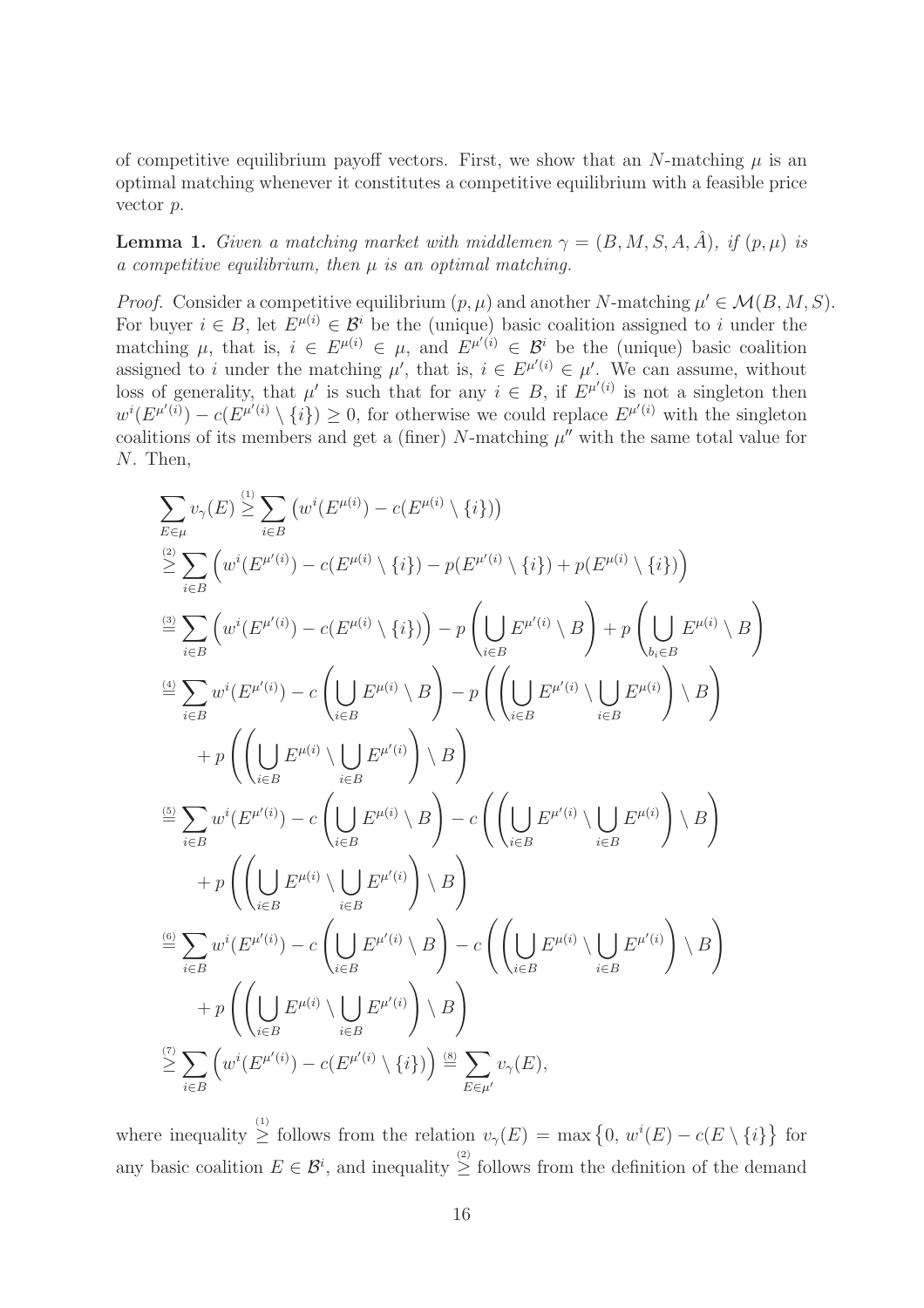set and the fact that  $(p, \mu)$  is a competitive equilibrium:  $w^{i}(E^{\mu(i)}) \geq w^{i}(E^{\mu'(i)}) - p(E^{\mu'(i)})$  $\{i\}$  +  $p(E^{\mu(i)} \setminus \{i\})$ . Equality  $\stackrel{(4)}{=}$  is the result of canceling out the common service prices, while equality  $\stackrel{(5)}{=}$  follows from the fact that for all  $j \in \left(\bigcup_{i \in B} E^{\mu(i)} \setminus \bigcup_{i \in B} E^{\mu(i)}\right) \cap M$ ,  $p_j^{ik} = c_j^{ik}$  and for all  $k \in \left(\bigcup_{i \in B} E^{\mu(i)} \setminus \bigcup_{i \in B} E^{\mu(i)}\right) \cap S$ ,  $p_k = c_k$ . Equality  $\stackrel{(6)}{=}$  shows the rearrangement of costs incurred in the union of the two matchings, and inequality  $\geq$ follows from the feasibility of the price vector p. Finally, equality  $\stackrel{(8)}{=}$  comes from relation [\(7\)](#page-13-0) under our assumption on  $\mu'$ .  $\Box$ 

Now, we can provide the main result of this section. We establish the equivalence between the core and the set of competitive equilibrium payoff vectors.

<span id="page-16-0"></span>**Theorem 4.** Given a matching market with middlemen  $\gamma = (B, M, S, A, A)$ , the core of the market,  $Core(\gamma)$ , coincides with the set of competitive equilibrium payoff vectors,  $\mathcal{CE}(\gamma)$ .

*Proof.* First, we show that if  $(p, \mu)$  is a competitive equilibrium, then its corresponding competitive equilibrium payoff vector  $X = (x(p,\mu), y(p,\mu), z(p,\mu)) \in \mathcal{CE}(\gamma)$  is a core element. Recall that  $x_i(p,\mu) = w^i(E^{\mu(i)}) - p(E^{\mu(i)} \setminus \{i\})$  for all buyers  $i \in B$  where  $i \in E^{\mu(i)} \in \mu$ ,  $y_j(p,\mu) = \sum$  $\{i,j,k\} \in \mu$  $p_j^{ik}$  –  $\sum$  $\{i,j,k\} \in \mu$  $c_j^{ik} = p_j(\mu) - c_j(\mu)$  for all middlemen

 $j \in M$ , and  $z_k(p,\mu) = p_k - c_k$  for all sellers  $k \in S$ . Let us check that for all basic coalitions  $E \in \mathcal{B}$  it holds  $X(E) \geq v_{\gamma}(E)$ . Notice that if E does not contain any buyer  $i \in B$ , then  $v_{\gamma}(E) = 0$  and hence the core inequality trivially holds. Otherwise, take  $E \in \mathcal{B}$  such that  $i \in E$  for some  $i \in B$ . Again, if  $v_{\gamma}(E) = 0$ , the core inequality trivially holds. Thus, assume  $v_{\gamma}(E) > 0$ . Then,

$$
X(E) = w^{i}(E^{\mu(i)}) - p(E^{\mu(i)} \setminus \{i\}) + p(E \setminus \{i\}) - c(E \setminus \{i\})
$$
  
\n
$$
\geq w^{i}(E) - p(E \setminus \{i\}) + p(E \setminus \{i\}) - c(E \setminus \{i\})
$$
  
\n
$$
= w^{i}(E) - c(E \setminus \{i\}) = v_{\gamma}(E),
$$

where the inequality follows from the fact that  $(p, \mu)$  is a competitive equilibrium, and the last equality comes from relation [\(7\)](#page-13-0) under our assumption on the value of E. It remains to check that X is efficient. Since at the matching  $\mu$  each buyer  $i \in B$  and each seller  $k \in S$  appears in at most one buyer-seller pair or one buyer-middleman-seller triplet and each middleman can serve arbitrary number of buyer-seller pairs, we get

$$
X(N) = \sum_{i \in B} \left[ w^{i} (E^{\mu(i)}) - p(E^{\mu(i)} \setminus \{i\}) \right] + p(M \cup S) - c(M \cup S)
$$
  
= 
$$
\sum_{i \in B} \left[ w^{i} (E^{\mu(i)}) - p(E^{\mu(i)} \setminus \{i\}) + p(E^{\mu(i)} \setminus \{i\}) - c(E^{\mu(i)} \setminus \{i\}) \right]
$$
  
+ 
$$
\sum_{j \notin \bigcup_{i \in B} E^{\mu(i)}} (p_{j}(\mu) - c_{j}(\mu)) + \sum_{k \notin \bigcup_{i \in B} E^{\mu(i)}} (p_{k} - c_{k})
$$
  
= 
$$
\sum_{i \in B} \left[ w^{i} (E^{\mu(i)}) - c(E^{\mu(i)} \setminus \{i\}) \right]
$$
  
= 
$$
\sum_{i \in B} v_{\gamma} (E^{\mu(i)}) = \sum_{E \in \mu} v_{\gamma}(E),
$$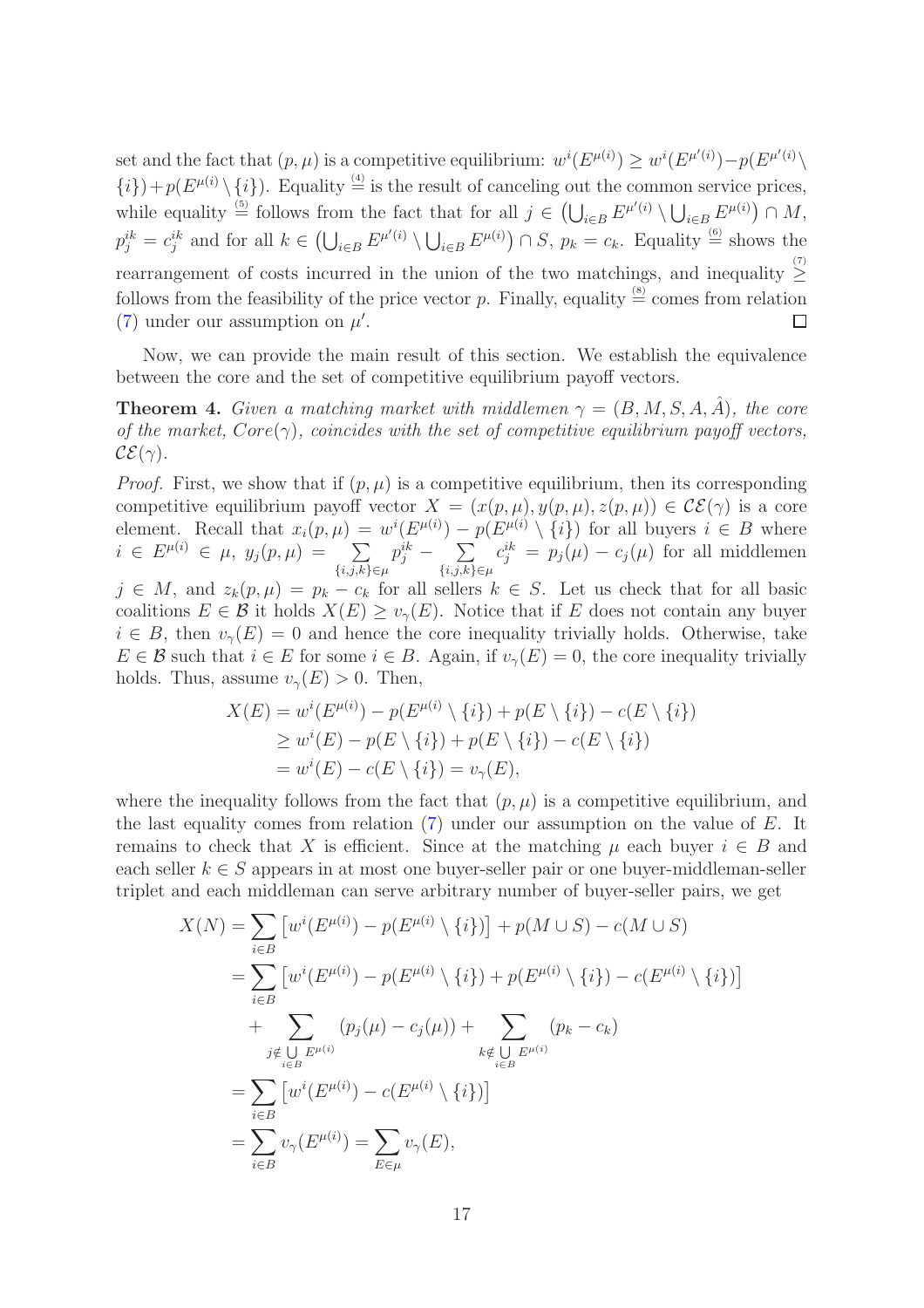where the third equality holds since  $p_j^{ik} = c_j^{ik}$  for unassigned middlemen  $j \in M$  and  $p_k = c_k$  for unassigned seller  $s_k \in S$ . The fourth equality holds because of the optimality of  $\mu$  by Lemma [1](#page-15-0) and the observation that, as in any optimal matching, for any  $i \in B$ , we must have  $w^{i}(E^{\mu(i)}) - c(E^{\mu(i)} \setminus \{i\}) \geq 0$ .

We have shown that if  $(p, \mu)$  is a competitive equilibrium, then its competitive equilibrium payoff vector  $X \in \mathcal{CE}(\gamma)$  is a core allocation. Next, we show that the reverse implication holds. That is, if  $X \in \mathbb{R}^B \times \mathbb{R}^M \times \mathbb{R}^S$  is a core allocation, then it is the payoff vector related to some competitive equilibrium  $(p, \mu)$ , where  $\mu$  is any optimal matching and  $p$  is a competitive equilibrium price vector.

Let us define  $p_j^{ik} = X_j + c_j^{ik}$  for all basic triplet  $\{i, j, k\} \in \mathcal{B}$ . Given any optimal matching  $\mu$ , take the aggregate service prices  $p_j(\mu) = \sum$  $\{i,j,k\}$ ∈ $\mu$  $p_j^{ik}$  for all middleman  $j \in M$ . Define  $p_k = X_k + c_k$  for all sellers  $k \in S$ . Notice first that, since  $X \in Core(\gamma)$ , if seller k is unassigned by the matching  $\mu$ ,  $p_k = X_k + c_k = c_k$  and if a middleman does not mediate a trade between a buyer-seller pair  $(i, k)$  under the matching  $\mu$ ,  $p_j^{ik} =$  $X_j + c_j^{ik} = c_j^{ik}$ . Moreover,  $X(E^{\mu(i)}) = v_\gamma(E^{\mu(i)})$  for all  $i \in B$  and  $X(E') \ge v_\gamma(E')$  for all  $E' \in \mathcal{B}^i$ . Notice that by the optimality of  $\mu$ ,  $v_\gamma(E^{\mu(i)}) = w^i(E^{\mu(i)}) - c(E^{\mu(i)} \setminus \{i\}) \geq 0$ for all  $i \in B$ . Then, for all  $i \in B$  and  $E' \in \mathcal{B}^i$ ,

$$
w^{i}(E^{\mu(i)}) - p(E^{\mu(i)} \setminus \{i\}) = v_{\gamma}(E^{\mu(i)}) + c(E^{\mu(i)} \setminus \{i\}) - p(E^{\mu(i)} \setminus \{i\})
$$
  
=  $X(E^{\mu(i)}) + c(E^{\mu(i)} \setminus \{i\}) - p(E^{\mu(i)} \setminus \{i\})$   
=  $X_{i}$   

$$
\ge v_{\gamma}(E') - X(E' \setminus \{i\})
$$
  
=  $v_{\gamma}(E') - [p(E' \setminus \{i\}) - c(E' \setminus \{i\})]$   

$$
\ge w^{i}(E') - p(E' \setminus \{i\})
$$

where the first inequality follows from the fact that  $X \in Core(\gamma)$  and the second in-equality comes from relation [\(7\)](#page-13-0). This shows that  $E^{\mu(i)} \in D_i(p)$  which concludes the proof.  $\Box$ 

We have shown that the core and the set of competitive equilibrium payoff vectors coincide under the assumption that middlemen need not charge the same price for two different buyer-seller trade. Next example shows that if we consider the case where middlemen charge a fixed price for each buyer-seller trade that they mediate, then a core allocation need not to be supported by competitive prices.

**Example 4.** Consider a market with middlemen  $\gamma = (B, M, S, A, \hat{A})$  where  $B =$  ${b_1, b_2}, M = {m_1, m_2}, and S = {s_1, s_2} are the set of buyers, the set of middlemen,$ and the set of sellers, respectively. The total surplus of those basic coalitions formed by a pair of buyer and seller is given by the following two-dimensional matrix  $A = (a_{ik})_{\substack{i \in B \\ k \in S}}$ .

$$
A = \begin{pmatrix} s_1 & s_2 \\ b_1 & 3 & 2 \\ b_2 & 1 & 5 \end{pmatrix}
$$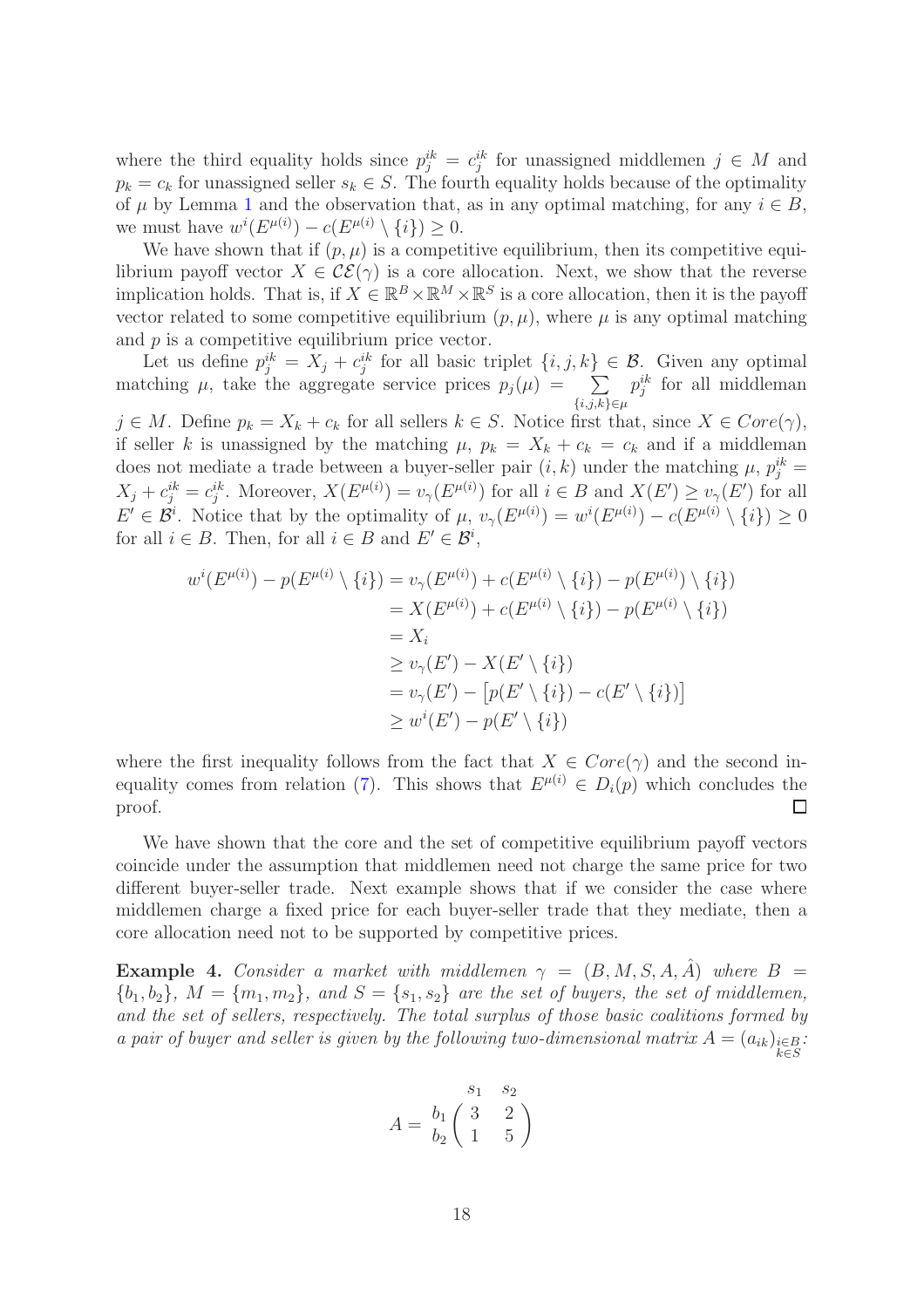and joint surplus generated by triplets formed by a buyer, a middleman, and a seller is given by the following three-dimensional matrix  $\hat{A} = (\hat{a}_{ijk})_{\substack{i \in B \\ j \in M}}$ .

k∈S

$$
\hat{A} = \begin{array}{cc} & s_1 & s_2 \\ b_1 & \left( \begin{array}{cc} 4 & 3 \\ 3 & 5 \end{array} \right) & b_1 & \left( \begin{array}{cc} s_1 & s_2 \\ 6 & 2 \\ 2 & 6 \end{array} \right) \\ & m_1 \end{array}.
$$

Notice first that there is a unique optimal matching,  $\mu = \{(b_1, m_2, s_1), (b_2, m_2, s_2)\}\.$ <sup>1</sup> If the service price of each possible trade was fixed for any middlemen, then under the optimal matching  $\mu$ , middleman  $m_2$  would charge the same price for both trades she mediates, i.e.  $p_2^{11} = p_2^{22}$ . Suppose now that costs for sellers and middlemen assigned under the matching  $\mu$  are equal to zero,  $c_1 = c_2 = c_2^{11} = c_2^{22} = 0$ . Then, following ([7](#page-13-0)), net valuations of buyer  $b_1$  and buyer  $b_2$  are  $w^1(\{1,2,1\}) = v(\{1,2,1\}) = 6$  and  $w^2({2, 2, 2}) = v({2, 2, 2}) = 6.$ 

Now, take the core allocation  $X = (3, 5, 0, 3, 1, 0)$ . Since all costs are equal to zero,  $z_1(p,\mu) = p_1 - c_1 = 1$  implies that  $p_1 = 1$  for seller  $s_1, z_2(p,\mu) = 0$  implies that  $p_2 = 0$ for seller  $s_2$ . For middleman  $m_1$ ,  $y_1(p,\mu) = 0$  since she is unassigned under the optimal matching  $\mu$  whereas  $y_2(p,\mu) = p_2^{11} - c_2^{11} + p_2^{22} - c_2^{22} = 1.5 - 0 + 1.5 - 0 = 3$ . Together with  $p_2^{11} = 1.5$ ,  $p_1 = 1$  imply that, under the matching  $\mu$ ,  $w^1(\{1, 2, 1\}) - p_2^{11} - p_1 =$  $6-1.5-1 = 3.5 \neq 3 = x_1(p,\mu)$  and  $p_2^{22} = 1.5$  together with  $p_2 = 0$  imply that  $w^2({2, 2, 2}) - p_2^{22} - p_2 = 6 - 1.5 - 0 = 4.5 \neq 5 = x_2(p, \mu)$ . Hence, the core allocation X is not supported by the competitive equilibrium  $(p, \mu)$  when middlemen charge a fixed service price for each trade they mediate.

Note that the core allocation  $X = (3, 5, 0, 3, 1, 0)$  can be supported by the competitive prices when middleman  $m_2$  have different service prices for each trade she mediates under the matching  $\mu$ . Take  $p_2^{11} = 2$  and  $p_2^{22} = 1$ ,  $p_1 = 1$ , and  $p_2 = 0$ . Suppose again that costs for sellers and middlemen assigned under the matching  $\mu$  are equal to zero,  $c_1 = c_2 = c_2^{11} = c_2^{22} = 0$ . Then, following ([7](#page-13-0)),  $w^1(\{1, 2, 1\}) = v(\{1, 2, 1\}) = 6$  and  $w^2(\{2,2,2\}) = v(\{2,2,2\}) = 6$ . One can easily see that,  $x_1(p,\mu) = w^1(\{1,2,1\}) - p_2^{11}$  $p_1 = 6 - 2 - 1 = 3$ ,  $x_2(p, \mu) = w^2(\{2, 2, 2\}) - p_2^{22} - p_2 = 6 - 1 - 0 = 5$ ,  $y_1(p, \mu) = 0$  since she is unassigned under the matching  $\mu$ ,  $y_2(p,\mu) = p_2^{11} - c_2^{11} + p_2^{22} - c_2^{22} = 2 - 0 + 1 - 0 = 3$ ,  $z_1(p,\mu) = p_1 - c_1 = 1 - 0 = 1, z_2(p,\mu) = p_2 - c_2 = 0.$ 

# <span id="page-18-0"></span>6 Concluding remarks

We have considered a class of multi-sided matching markets where a trade between buyer-seller pairs can be realized with or without middlemen. We allow a middleman to serve the entire market by mediating as many trades as the size of the short side of the market while buyer-seller pairs can also trade directly. We have associated a classical two-sided assignment market with a matching market with middlemen by taking for each buyer-seller pair the maximum surplus that this pair can achieve with the costless

<sup>&</sup>lt;sup>1</sup>Without loss of generality, let us denote buyers, middlemen, and sellers by their indices in an order of buyer-middleman-seller. For instance,  $\{1, 2, 1\}$  for the coalition  $\{b_1, m_2, s_1\}$ .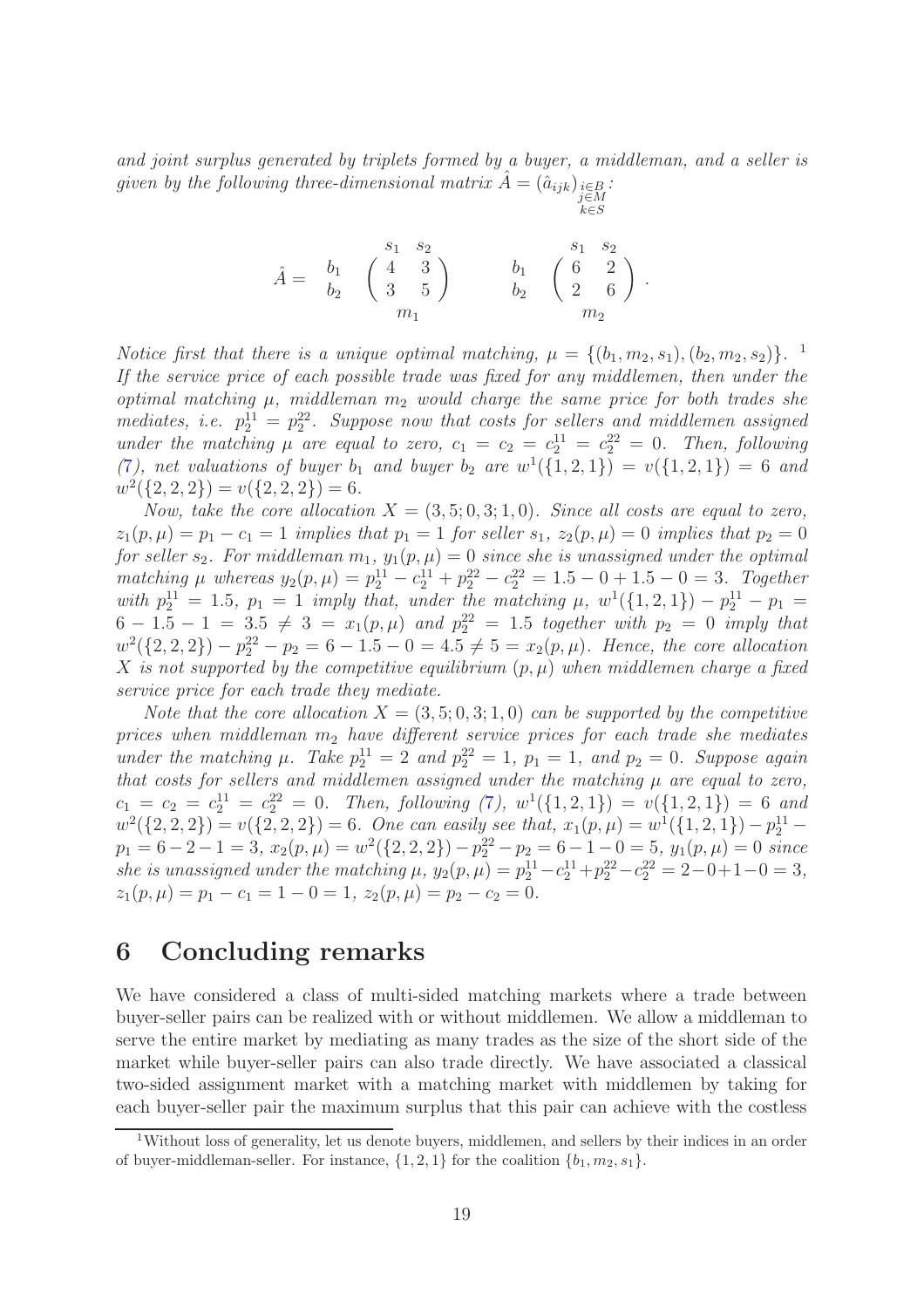help of middlemen. We have shown that the non-empty core of this associated two-sided assignment market can be embedded in the core of the matching market with middlemen by allocating zero payoff to all middlemen.

For these markets we have introduced an associated TU game, thereby we have extended the classical (two-sided) assignment markets of [Shapley and Shubik](#page-20-3) [\(1971](#page-20-3)) to a special multi-sided case. We have shown that every matching market with middlemen has a non-empty core. In addition, we have proved that there exists a buyer-optimal and a seller-optimal core allocation for every matching market with middlemen. Unlike in other extensions previously studied, it is shown that all buyers (sellers) achieve their marginal contribution simultaneously at the buyer-optimal (seller-optimal) core allocation. In addition, we have provided an example to show that it is not the case for middlemen: in general there does not exist an allocation that every middleman weakly prefers to any other allocation in the core. Finally, we have studied the relationship between the core and the set of competitive equilibria. We have established the coincidence between the core and the set of competitive equilibrium payoff vectors.

A possible direction for further research is to study the relationship between the core and another set-wise solution concept, the bargaining set. [Solymosi](#page-20-14) [\(1999](#page-20-14)) proved the equivalence between the classical bargaining set of [Davis and Maschler](#page-20-15) [\(1967\)](#page-20-15), a set-wise solution concept based on bargaining possibilities of players, for two-sided assignment games (see also [Solymosi](#page-20-16), [2008](#page-20-16) for related results on other partitioning games). [Bahel](#page-19-4) [\(2021\)](#page-19-4) generalized this result among others to a larger class known as (quasi) hyperadditive games. For multi-sided matching markets, the coincidence result between the classical bargaining set and the core is exhibited only to the class of supplier-firmbuyer games [\(Atay and Solymosi](#page-19-5), [2018](#page-19-5)). Nevertheless, the methods used in the aforementioned papers do not seem to carry over to our model and we leave exploring the relationship between the bargaining set and the core for future research.

# References

- <span id="page-19-1"></span>Atay, A., Llerena, F., and Núñez, M. (2016). Generalized three-sided assignment markets: core consistency and competitive prices. TOP, 24:572–593.
- <span id="page-19-3"></span>Atay, A. and Núñez, M. (2019). Multi-sided assignment games on m-partite graphs. Annals of Operations Research, 279:271–290.
- <span id="page-19-5"></span>Atay, A. and Solymosi, T. (2018). On bargaining sets of supplier-firm-buyer games. Economics Letters, 167:99–103.
- <span id="page-19-2"></span>Bahel, E. (2016). On the core and bargaining set of a veto game. International Journal of Game Theory, 45:543–566.
- <span id="page-19-4"></span>Bahel, E. (2021). Hyperadditive games and applications to networks or matching problems. Journal of Economic Theory, 191:105168.
- <span id="page-19-0"></span>Bloch, F. and Ryder, H. (2000). Two-sided search, marriages, and matchmakers. International Economic Review, 41:93–116.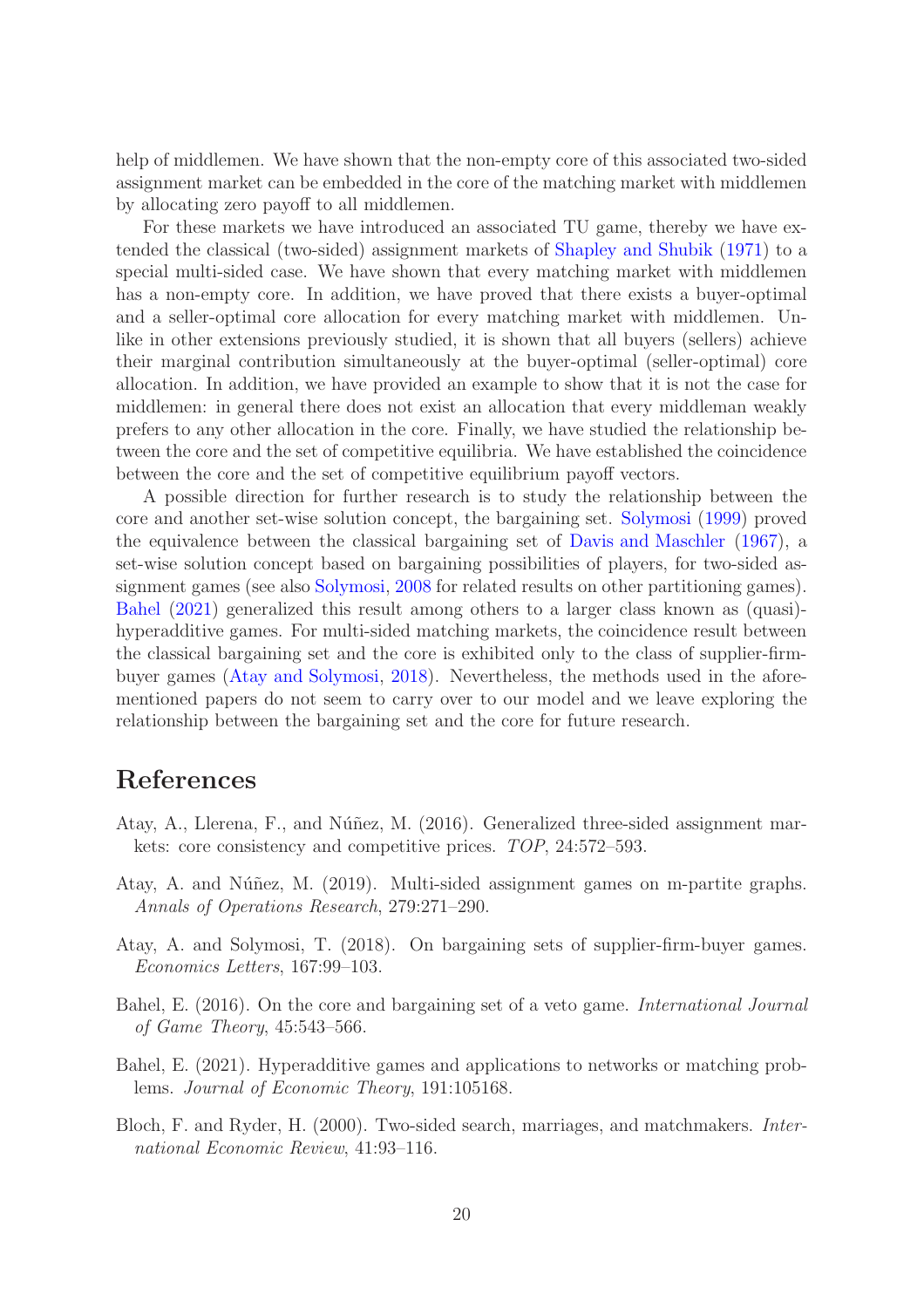- <span id="page-20-15"></span>Davis, M. and Maschler, M. (1967). Existence of stable payoff configurations for cooperative games. In Shubik, M., editor, Essays in mathematical economics in honour of Oskar Morgenstern, pages 39–52. Princeton University Press, Princeton.
- <span id="page-20-4"></span>Demange, G. (1982). Strategyproofness in the assignment market game. Laboratorie d'Econométrie de l'Ecole Polytechnique, Mimeo, Paris.
- <span id="page-20-10"></span>El Obadi, S. and Miquel, S. (2019). Assignment games with a central player. Group Decision and Negotiation, 28:1129–1148.
- <span id="page-20-1"></span>Fingleton, J. (1997). Competition among middlemen when buyers and sellers can trade directly. The Journal of Industrial Economics, 45:405-427.
- <span id="page-20-12"></span>Gale, D. (1960). The Theory of Linear Economic Models. McGraw-Hill:New York.
- <span id="page-20-2"></span>Johri, A. and Leach, J. (2002). Middlemen and the allocation of heterogeneous goods. International Economic Review, pages 347–361.
- <span id="page-20-6"></span>Kaneko, M. and Wooders, M. (1982). Cores of partitioning games. Mathematical Social Sciences, 3:313–327.
- <span id="page-20-5"></span>Leonard, H. B. (1983). Elicitation of honest preferences for the assignment of individuals to positions. Journal of Political Economy, 91:461–479.
- <span id="page-20-11"></span>Miquel, S. and Núñez, M.  $(2011)$ . The maximum and the addition of assignment games. Top, 19:189–212.
- <span id="page-20-9"></span>Oishi, T. and Sakaue, S. (2014). Middlemen in the shapley–shubik competitive markets for indivisible goods. Mathematical Economics Letters, 2:19–26.
- <span id="page-20-8"></span>Quint, T. (1991). The core of an m-sided assignment game. Games and Economic Behavior, 3:487–503.
- <span id="page-20-13"></span>Roth, A. E. and Sotomayor, M. (1990). Two-sided matching: A study in game-theoretic modeling and analysis. Cambridge University Press, Cambridge, UK.
- <span id="page-20-0"></span>Rubinstein, A. and Wolinsky, A. (1987). Middlemen. The Quarterly Journal of Economics, 102:581–593.
- <span id="page-20-3"></span>Shapley, L. S. and Shubik, M. (1971). The assignment game I: The core. International Journal of Game Theory, 1:111–130.
- <span id="page-20-7"></span>Sherstyuk, K. (1999). Multisided matching games with complementarities. International Journal of Game Theory, 28:489–509.
- <span id="page-20-14"></span>Solymosi, T. (1999). On the bargaining set, kernel and core of superadditive games. International Journal of Game Theory, 28:229–240.
- <span id="page-20-16"></span>Solymosi, T. (2008). Bargaining sets and the core in partitioning games. Central European Journal of Operations Research, 16:425–440.